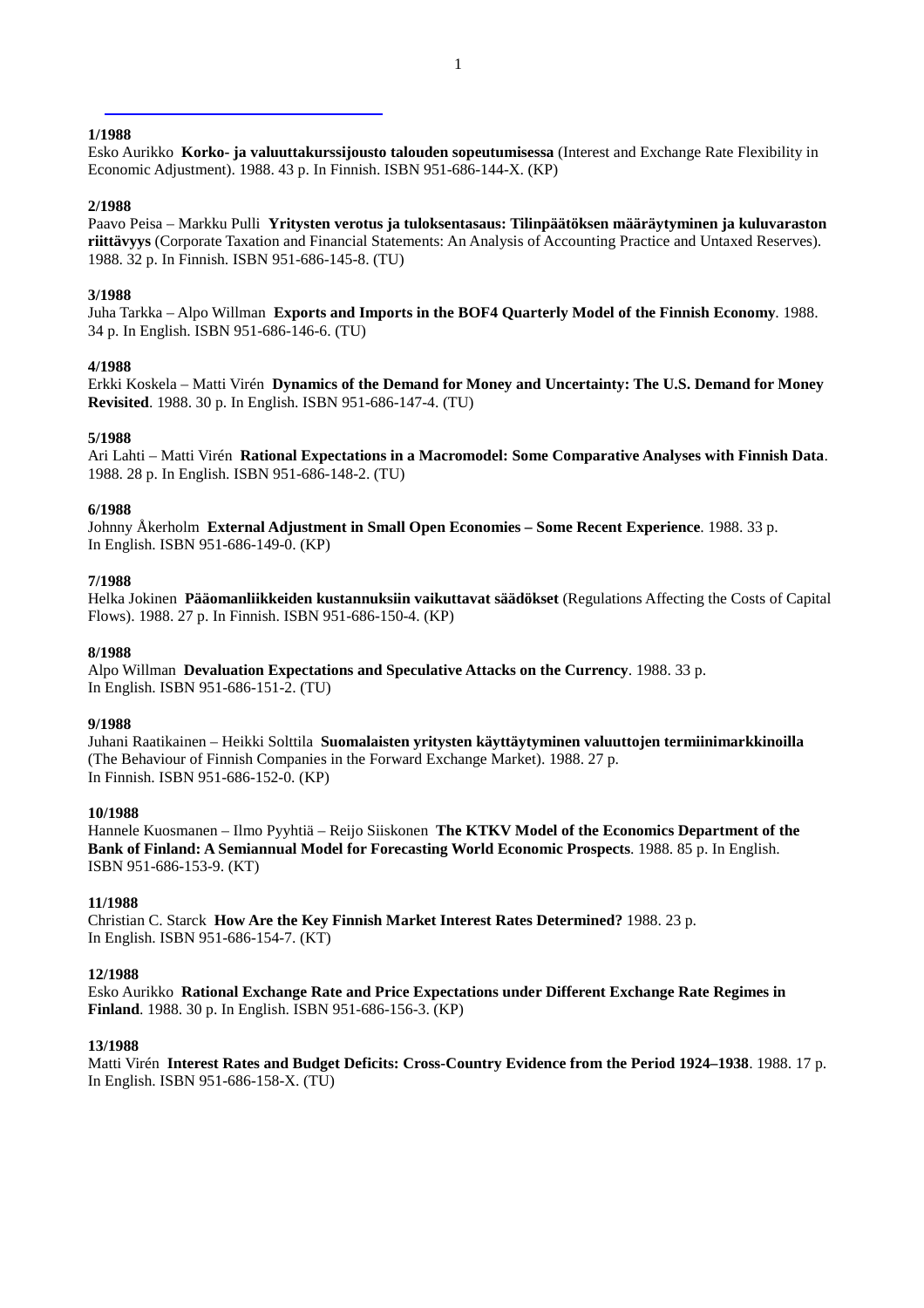Juha Tarkka – Alpo Willman – Chris-Marie Rasi **Production and Employment in the BOF4 Quarterly Model of the Finnish Economy**. 1988. 41 p. In English. ISBN 951-686-159-8. (TU)

#### **15/1988**

Anne Kerttula – Anne Mikkola **Monetary Policy and Housing Prices**. 1988. 27 p. In English. ISBN 951-686-160-1. (KT)

#### **16/1988**

Matti Virén **Determination of Interest Rates in Small Open Economies: A Review of Recent Evidence**. 1988. 33 p. In English. ISBN 951-686-161-X. (TU)

#### **17/1988**

Alpo Willman **If the Markka Floated: Simulating the BOF4 Model with Fixed and Floating Exchange Rates**. 1988. 40 p. In English. ISBN 951-686-163-6. (TU)

#### **18/1988**

Pertti Haaparanta **Customs Unions and National Budgets**. 1988. 17 p. In English. ISBN 951-686-164-4. (KT)

#### **19/1988**

Amy Skolnik **The EC Internal Market: An "Economic United States" of Europe**. 1988. 30 p. In English. ISBN 951-686-165-2. (KT)

#### **20/1988**

Timo Tyrväinen **Wages and Employment in a Unionized Economy: Practical Implications of Theoretical Considerations in the Context of Finland**. 1988. 46 p. In English. ISBN 951-686-167-9. (KT)

### **21/1988**

Pertti Haaparanta – Christian Starck – Jouko Vilmunen **Kasvavien työtulojen odotukset vähentävät kotitalouksien säästämistä** (Growing Earnings Expectations Reduce Household Saving). 1988. 24 p. In Finnish. ISBN 951-686-168-7. (TU)

#### **22/1988**

Kerstin Heinonen **Raha- ja valuuttamarkkinoiden vakaus EMS-maissa** (Stability of Money and Foreign Exchange Markets in the EMS Countries). 1988. 33 p. In Finnish. ISBN 951-686-169-5. (KP)

#### **23/1988**

Seija Lainela **Neuvostoliiton uudistuva ulkomaankauppajärjestelmä ja sen vaikutukset clearingkauppaan** (The New Foreign Trade System of the USSR and Its Effects on Clearing Trade). 1988. 36 p. In Finnish. ISBN 951-686-170-9. (TU)

#### **24/1988**

Amy Skolnik **How Will 1992 Affect the Rest of the World? The Reactions of Some Major Countries and Trade Blocs towards EC Integration**. 1988. 18 p. In English. ISBN 951-686-171-7. (KT)

### **25/1988**

Tarja Heinonen **Yritysten likvidien varojen kysyntä Suomessa 1960–1985** (Demand for Liquid Assets by Companies in Finland 1960–1985). 1988. 76 p. In Finnish. ISBN 951-686-172-5. (TU)

#### **26/1988**

Paavo Peisa **Firm Growth: Adjustment and Fluctuations**. 1988. 50 p. In English. ISBN 951-686-173-3. (TU)

#### **27/1988**

Vesa Vanhanen **Korkoriskin hallinta velkakirjamarkkinoilla** (Management of Interest Rate Risks in the Debt Securities Market). 1988. 116 p. In Finnish. ISBN 951-686-174-1. (MO)

#### **28/1988**

Peter Johansson – Heikki Solttila **Suomen rahoitusmarkkinoiden kansainvälistyminen** (Internationalization of Finnish Financial Markets). 1988. 53 p.In Finnish. ISBN 951-686-175-X. (KP)

### **29/1988**

Pertti Pylkkönen – Christian Starck **Suomen sosiaalivakuutusjärjestelmä ja sen kokonaistaloudelliset vaikutukset** (The Finnish Social Insurance System and Its Macroeconomic Effects). 1988. 50 p. In Finnish. ISBN 951-686-177-6. (KT)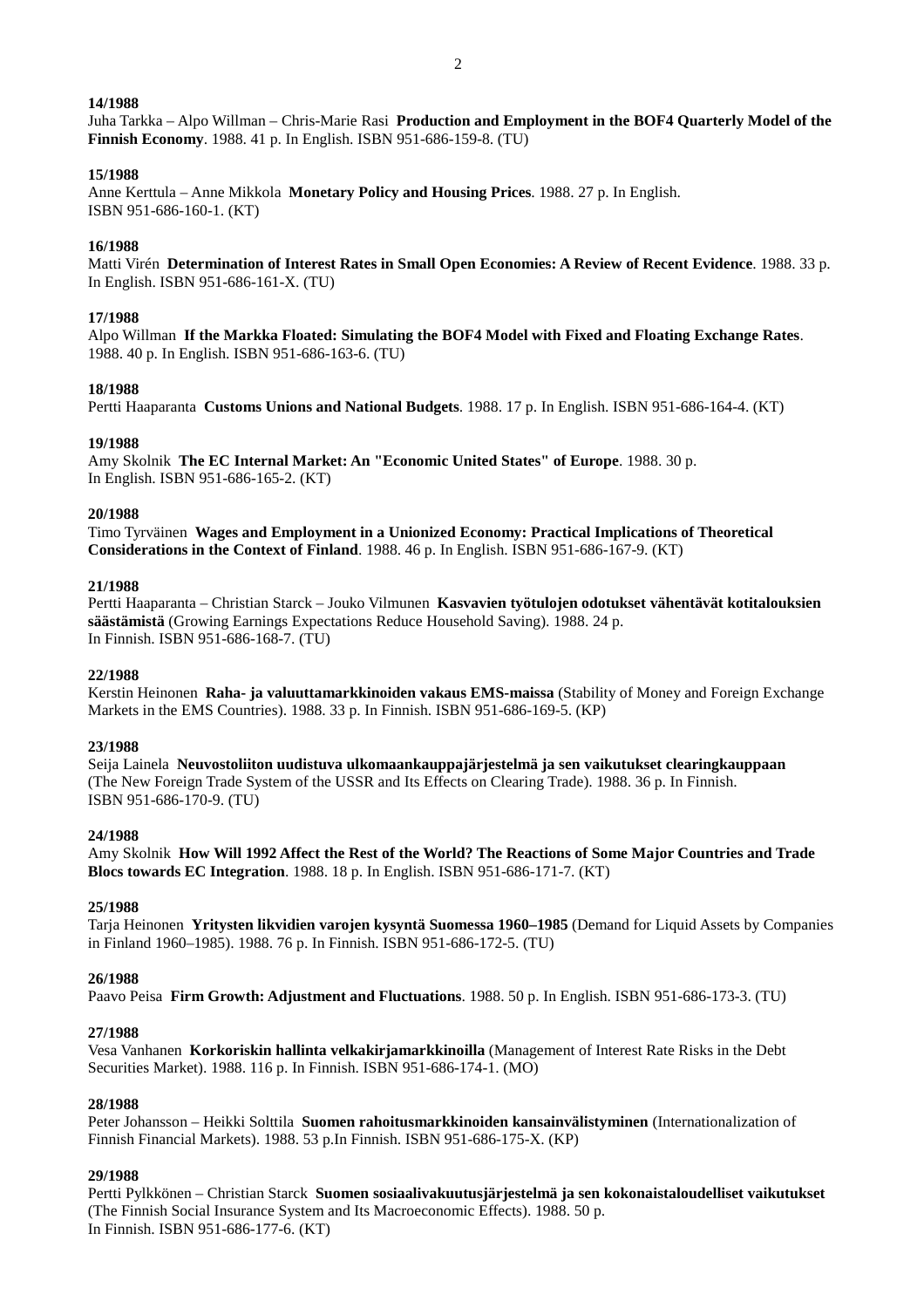Pirkko Miikkulainen **Suomen palvelujen ulkomaankauppa ja kehitysnäkymiä vuoteen 1992** (Finnish Foreign Trade in Services and the Outlook up to 1992). 1988. 107 p. In Finnish. ISBN 951-686-178-4. (TU)

# **31/1988**

Pentti Forsman – Tarja Heinonen **Dynamic Models of the Roundwood Market in Finland**. 1988. 19 p. In English. ISBN 951-686-179-2. (KT)

## **32/1988**

Jarmo Kontulainen – Heikki Solttila **Valuuttojen avista- ja termiinihintojen yhteydestä** (On the Relationship between Spot and Forward Prices of Currencies). 1988. 22 p. In Finnish. ISBN 951-686-180-6. (KP)

#### **33/1988**

Markku Kotilainen – Tapio Peura **Finland's Exchange Rate Regime and European Integration**. 1988. 47 p. In English. ISBN 951-686-181-4. (KT)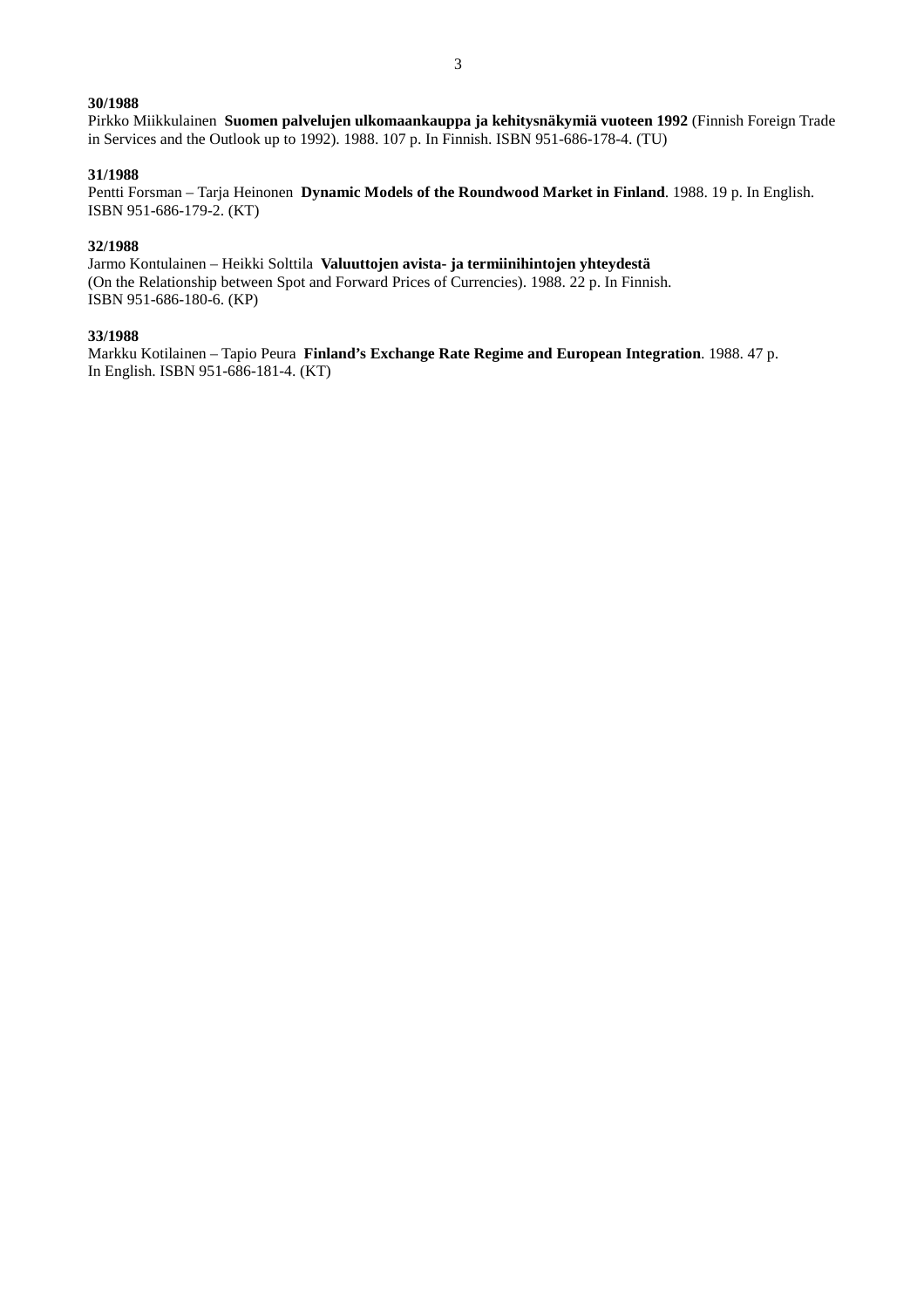4

### **1/1989**

Paula Lähdemäki **Neuvostoliiton kokonaistaloudelliset tunnusluvut kansantalouden tilinpidon pohjalta tarkasteltuna** (Economic Indicators of the U.S.S.R. Analyzed on the Basis of the National Accounts). 1989. 57 p. In Finnish. ISBN 951-686-182-2. (IK)

### **2/1989**

Matti Virén **A Note on Interest Rate Policy during the Great Depression**. 1989. 20 p. In English. ISBN 951-686-183-0. (TU)

## **3/1989**

Erkki Koskela – Matti Virén **International Differences in Saving Rates and the Life Cycle Hypothesis: A Comment**. 1989. 20 p. In English. ISBN 951-686-184-9. (TU)

#### **4/1989**

Sampo Alhonsuo **Rahoitus- ja pankkitoiminnan tehokkuus Suomessa** (The Efficiency of Financing and Banking in Finland). 1989. 81 p. In Finnish. ISBN 951-686-185-7. (TU)

## **5/1989**

Amy Skolnik **The U.S.–Canada Free Trade Agreement: A Model for Finland?** 1989. 26 p. In English. ISBN 951-686-186-5. (KT)

#### **6/1989**

Juha Tarkka – Alpo Willman – Chris-Marie Rasi **Labour Supply, Wages and Prices in the BOF4 Quarterly Model of the Finnish Economy**. 1989. 50 p. In English. ISBN 951-686-187-3. (KT)

#### **7/1989**

Jarmo Kontulainen **Valuuttakurssien määräytyminen yleisen tasapainon mallissa** (Determination of Exchange Rates in a General Equilibrium Model). 1989. 80 p. In Finnish. ISBN 951-686-188-1. (KP)

#### **8/1989**

Esko Sydänmäki **Uusprotektionismi** (New Protectionism). 1989. 41 p. In Finnish. ISBN 951-686-189-X. (KP)

#### **9/1989**

Juha Tarkka – Alpo Willman – Hanna-Leena Männistö **Consumption and Investment in the BOF4 Quarterly Model of the Finnish Economy**. 1989. 41 p. In English. ISBN 951-686-190-3. (TU)

#### **10/1989**

Sampo Alhonsuo – Kjell Peter Söderlund – Juha Tarkka **Joukkovelkakirjalainojen tuotto Suomessa 1948–1986** (Return on Bonds in Finland in 1948–1986). 1989. 34 p. In Finnish. ISBN 951-686-193-8. (TU)

#### **11/1989**

Pentti Pikkarainen – Matti Virén **Granger Causality between Money, Output, Prices and Interest Rates: Some Cross-Country Evidence from the Period 1875–1984.** 1989. 19 p. In English. ISBN 951-686-195-4. (TU)

#### **12/1989**

Helvi Kinnunen **Vaihtotaseen ennakkotietojen arviointi lyhyen aikavälin ennustemenetelmien avulla** (Estimation of Preliminary Current Account Figures by Means of Short-Term Forecasting Methods). 1989. 20 p. In Finnish. ISBN 951-686-196-2. (VT)

#### **13/1989**

Pertti Haaparanta – Jarmo Kontulainen **Real Exchange Rate as an Unobservable Variable**. 1989. 17 p. In English. ISBN 951-686-197-0. (KT)

#### **14/1989**

Matti Virén **Saving, Investment and the Current Account: A Review of Recent Evidence**. 1989. 17 p. In English. ISBN 951-686-198-9. (TU)

### **15/1989**

Harri Lahdenperä **Informaation vaikutus rahoitusmarkkinoiden toimintaan ja keskuspankkipolitiikan tehokkuuteen – katsaus kirjallisuuteen** (The Effect of Information on the Efficiency of Central Bank Policy – a Survey of the Literature). 1989. 55 p. In Finnish. ISBN951-686-199-7. (KP)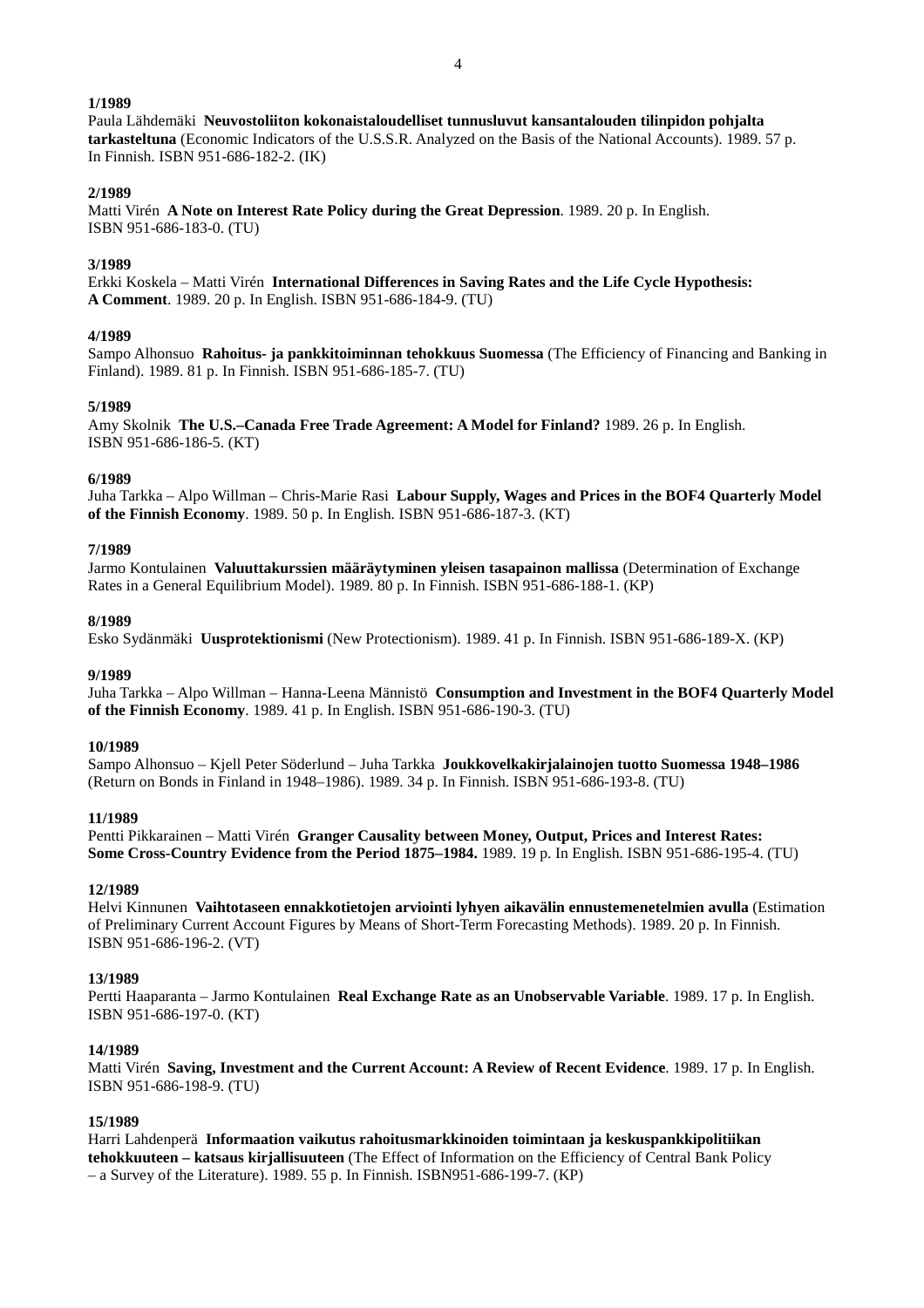Paavo Peisa **Aggregate versus Industry-Specific Sources of Economic Growth and Business Cycle Fluctuations**. 1989. 35 p. In English. ISBN 951-686-202-0. (TU)

#### **17/1989**

Timo Tyrväinen **Unions, Wages and Employment in Finland**. 1989. 56 p. In English. ISBN 951-686-203-9. (KT)

#### **18/1989**

Antti Ilmanen **Duraatioanalyysin käyttö joukkovelkakirjan korkoriskin arvioinnissa ja hallinnassa** (Use of Duration Analysis in the Estimation and Management of Interest Rate Risk of Bonds). 1989. 116 p. In Finnish. ISBN 951-686-204-7. (MO)

#### **19/1989**

Matti Virén **How Does Domestic and Foreign Money Growth Affect the U.S. Economy?** 1989. 24 p. In English. ISBN 951-686-205-5. (TU)

#### **20/1989**

Matti Virén **The Long-Run Relationship between Interest Rates and Inflation: Some Cross-Country Evidence**. 1989. 24 p. In English. ISBN 951-686-207-1. (TU)

#### **21/1989**

Erkki Koskela – Matti Virén **Taxes, Credit Market 'Imperfections' and Inter-Country Differences in the Household Saving Ratio**. 1989. 38 p. In English. ISBN 951-686-208-X. (TU)

#### **22/1989**

Timo Tyrväinen **Why Break Down Centralized Wage Bargaining?** 1989. 24 p. In English. ISBN 951-686-209-8. (KT)

#### **23/1989**

Ari Lahti – Matti Virén **The Finnish Rational Expectations QMED Model: Estimation, Dynamic Properties and Policy Results**. 1989. 34 p. In English. ISBN 951-686-210-1. (TU)

#### **24/1989**

Tapio Peura – Uwe Kollster **The Development of External Balances in the Nordic Countries**. 1989. 37 p. In English. ISBN 951-686-213-6. (KT)

#### **25/1989**

Pertti Haaparanta – Jouko Vilmunen **Kestokulutushyödykkeiden kysyntä Suomessa** (The Demand for Consumer Durables in Finland). 1989. 17 p. In Finnish. ISBN 951-686-214-4. (KT)

### **26/1989**

Juha Tarkka **Competitive Deposit Rates and Bank Service Charges**. 1989. 14 p. In English. ISBN 951-686-215-2. (TU)

### **27/1989**

Päivi Valkama **Suomen talous ja talouspolitiikka 1920–1938: Empiirinen tutkimus** (The Finnish Economy and Economic Policy in 1920–1938). 1989. 91 p. In Finnish. ISBN 951-686-216-0. (TU)

### **28/1989**

Kaija-Leena Rikkonen **The Optimal Currency Distribution of a Central Bank's Foreign Exchange Reserves**. 1989. 62 p. In English. ISBN 951-686-217-9. (TU)

## **29/1989**

Anne Kerttula **Capital Income Taxation and Household Saving**. 1989. 37 p. In English. ISBN 951-686-218-7. (KT)

### **30/1989**

Anne Mikkola **Ulkomaisten korkojen vaikutus lyhyeen markkinakorkoon** (The Effects of Foreign Interest Rates on the Short-Term Market Rate in Finland). 1989. 21 p. In Finnish. ISBN 951-686-219-5. (KT)

### **31/1989**

Matti Virén **Currency Substitution, Financial Innovations and Money Demand**. 1989. 15 p. In English. ISBN 951-686-221-7. (TU)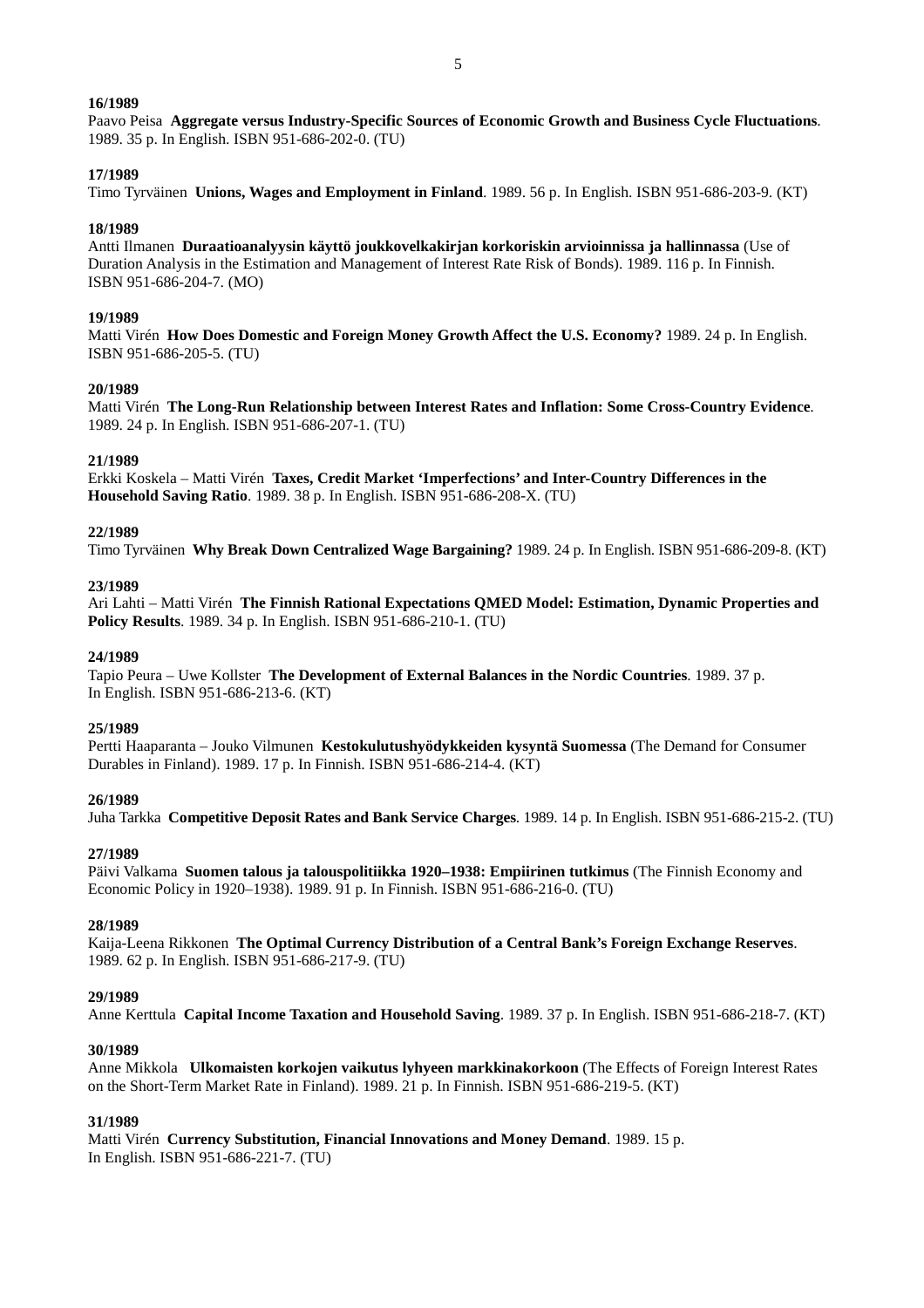Vesa Vihriälä **Rahoituslaitokset rahoitusjärjestelmässä: Katsaus uuteen teoriaan ja eräitä empiirisiä havaintoja** (The Financial Institutions in the Financial System: A Survey of New Theoretical Developments and Some Empirical Observations). 1989. 175 p. In Finnish. ISBN 951-686-222-5. (TU)

## **33/1989**

Vappu Ikonen – Erkki Pihkala **Katsaus Suomen rahoitusmarkkinoiden lähteisiin 1860-luvulta nykypäivään: Esitutkimus** (A Survey of Sources on Finnish Financial Markets from the 1860s until the Present Day: A Preliminary Study). 1989. 76 p. In Finnish. ISBN 951-686-223-3. (TU)

### **34/1989**

Vappu Ikonen **Rahoitushistoriallinen bibliografia – kirjallisuutta ja tilastoja** (A Financial History Bibliography – Literature and Statistics. 1989. 82 p. In Finnish. ISBN 951-686-224-1. (TU)

### **35/1989**

Pekka Sulamaa – Matti Virén **Examining the Effects of Anticipated Policy Actions: Results with the Finnish Micro-QMED Model**. 1989. 22 p. In English. ISBN 951-686-225-X. (TU)

## **36/1989**

Tapio Peura **An Assessment of Current Account Imbalance**. 1989. 30 p. In English. ISBN 951-686-226-8. (KT)

## **37/1989**

Ari Lahti **Macroeconomic Effects of European Integration on the Finnish Economy; a Simulation Study**. 1989. 36 p. In English. ISBN 951-686-227-6. (KT)

## **38/1989**

Kerstin Heinonen – Ahti Huomo **IMF:n talousohjelmien viimeaikaisesta kehityksestä** (Recent Developments in the IMF's Economic Programmes). 1989. 38 p. In Finnish. ISBN 951-686-229-2. (KP)

## **39/1989**

Matti Virén **Elinkaarihypoteesi kotitalouksien säästämiskäyttäytymisen selittäjänä** (The Life-Cycle Hypothesis as an Explanation of Household Saving Behaviour). 1989. 21 p. In Finnish. ISBN 951-686-230-6. (TU)

### **40/1989**

Pertti Haaparanta – Jouko Vilmunen **Suomen ulkomaisen velan kehitys 1970–1989** (Developments in Finland's Foreign Debt, 1970–1989). 1989. 15 p. In Finnish. ISBN 951-686-231-4. (KT)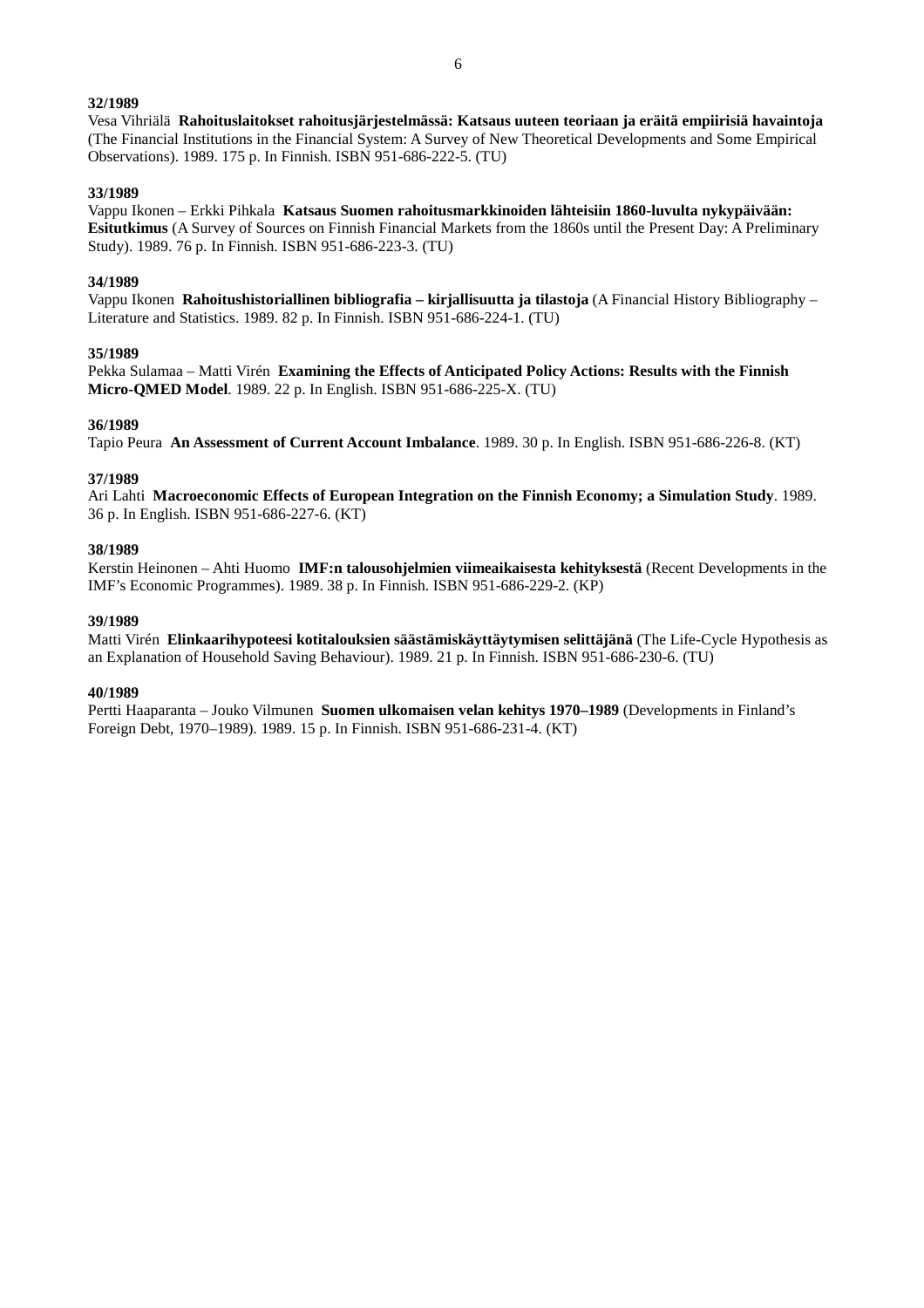Juha Tarkka – Alpo Willman **Financial Markets in the BOF4 Model of the Finnish Economy**. 1990. 57 p. In English. ISBN 951-686-234-9. (TU)

#### **2/1990**

Juha Tarkka – Hanna-Leena Männistö – Alpo Willman **Macroeconomic Foundations and Simulation Properties of the BOF4 Quarterly Model of the Finnish Economy**. 1990. 57 p. In English. ISBN 951-686-235-7. (TU)

#### **3/1990**

Peter Birch Sörensen **Tax Harmonization in the European Community: Problems and Prospects**. 1990. 70 p. In English. ISBN 951-686-238-1. (TU)

#### **4/1990**

Peter Birch Sörensen **Issues in the Theory of International Tax Coordination**. 1990. 83 p. In English. ISBN 951-686-239-X. (TU)

#### **5/1990**

Esko Aurikko **Floating Exchange Rates and Capital Mobility**. 1990. 25 p. In English. ISBN 951-686-242-X. (KP)

#### **6/1990**

Pertti Haaparanta – Tarja Heinonen **Re-Opening of Banks' Certificates of Deposit Market**. 1990. 16 p. In English. ISBN 951-686-244-6. (KT)

#### **7/1990**

Juha Tarkka – Alpo Willman **Income Distribution and Government Finances in the BOF4 Model of the Finnish Economy**. 1990. 46 p. In English. ISBN 951-686-246-2. (TU)

## **8/1990**

Camilla Gustavsson **Taxation of Personal Interest Income in 18 OECD Countries**. 1990. 54 p. In English. ISBN 951-686-247-0. (TU)

#### **9/1990**

Pertti Haaparanta **Whether to Join EMS or Not: Signalling and Membership**. 1990. 17 p. In English. ISBN 951-686-249-7. (KT)

#### **10/1990**

Tom Kokkola **Kontantpenningefterfrågan, betalningsmedel och teknisk utveckling** (Demand for Cash, Payment Instruments and Technologial Development). 1990. 96 p. In Swedish. ISBN 951-686-250-0. (TU)

#### **11/1990**

Erkki Koskela – Matti Virén **Monetary Policy Reaction Functions and Saving-Investment Correlations: Some Cross-Country Evidence**. 1990. 24 p. In English. ISBN 951-686-251-9. (TU)

#### **12/1990**

Erkki Koskela – Matti Virén **Government Size and Economic Growth: Some Evidence from a Market Price Approach**. 1990. 21 p. In English. ISBN 951-686-252-7. (TU)

#### **13/1990**

Esa Jokivuolle **Suomalaisten Fox-indeksioptioiden hinnoittelu Monte Carlo -simulointia käyttäen** (Pricing of Fox Index Options by Means of Monte Carlo Simulation). 1990. 107 p. In Finnish. (ISBN 951-686-253-5). (TU)

#### **14/1990**

Juhana Hukkinen **Suomen vientimenestys Neuvostoliiton markkinoilla 1970–1986** (Finland's Export Success in the U.S.S.R. Market in 1970–1990). 1990. 76 p. In Finnish. ISBN 951-686-254-3. (TU)

#### **15/1990**

Matti Virén **An Analysis of Advance Effects of Anticipated Policy Actions: Recent Results with the Finnish Micro-QMED Model**. 1990. 24 p. In English. ISBN 951-686-255-1. (TU)

### **16/1990**

Erkki Koskela **Kotimainen säästäminen, rahoitusmarkkinat ja veropolitiikka** (Domestic Saving, Financial Markets and Tax Policy). 1990. 29 p. In Finnish. ISBN 951-686-256-X. (TU)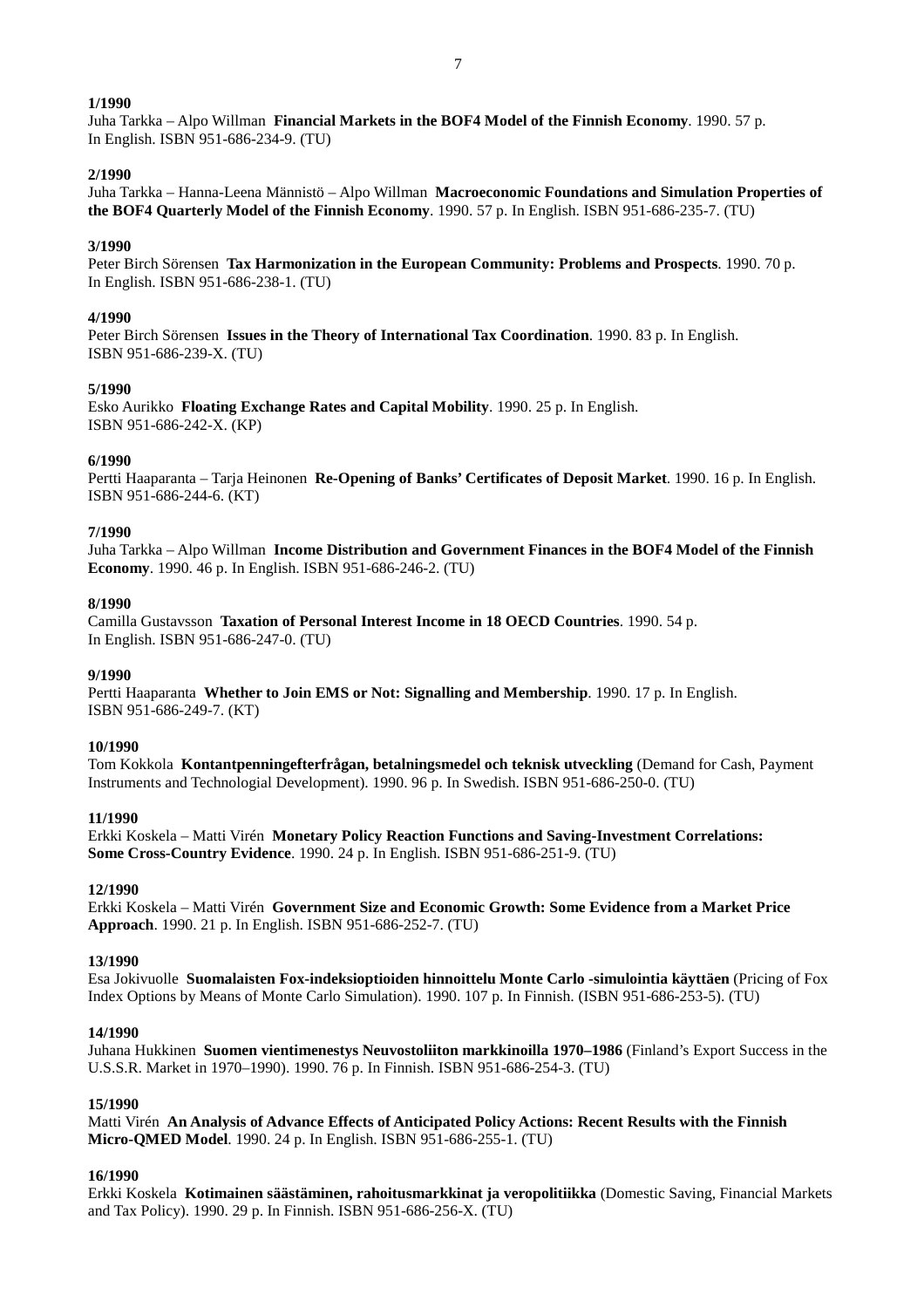Monica Ahlstedt **Measuring the Interest Rate and Exchange Rate Risk of a Commercial Bank's Portfolio**. 1990. 31 p. In English. ISBN 951-686-258-6. (RS)

### **18/1990**

Mikko Spolander **Euroopan yhdentymisen taloudelliset vaikutukset; mitä tutkimukset kertovat** (Economic Effects of European Integration; What Studies Reveal). 1990. 66 p. In Finnish. ISBN 951-686-259-4. (KT)

## **19/1990**

Matti Virén **A Note on Finnish Property Criminality**. 1990. 20 p. In English. ISBN 951-686-260-8. (TU)

## **20/1990**

Matti Virén **McKinnon's Currency Substitution Hypothesis: Some New Evidence**. 1990. 17 p. In English. ISBN 951-686-262-4. (TU)

## **21/1990**

Mart Sõrg **Viron rahatalouden kehittämisen strategia** (A Strategy for the Development of the Monetary Economy of Estonia). 1990. 57 p. In Finnish. ISBN 951-686-263-2. (TU)

### **22/1990**

Markku Malkamäki – Kirsti Tanila **Elektronisten maksu- ja informaatiojärjestelmien kehitys ja maksutapamuutokset** (Developments in Electronic Payment and Information Systems and Changes in Payment Methods). 1990. 43 p. In Finnish. ISBN 951-686-264-0. (RM)

## **23/1990**

Johnny Åkerholm – Sixten Korkman **Sveriges växelkurspolitik i internationell belysning** (Sweden's Exchange Rate Policy in International Perspective). 1990. 41 p. In Swedish. ISBN 951-686-265-9. (KP)

## **24/1990**

Pasi Holm – Seppo Honkapohja – Erkki Koskela **A Monopoly Union Model of Wage Determination with Taxes and Endogenous Capital Stock: An Empirical Application to the Finnish Manufacturing Industry**. 1990. 38 p. In English. ISBN 951-686-266-7. (TU)

### **25/1990**

Leslie T. Johnson **Future Developments and Structural Changes in Retail Banking in Europe: Some Implications for Bank Regulators**. 1990. 56 p. In English. ISBN 951-686-269-1. (RM)

## **26/1990**

Jarmo Kontulainen – Olli-Pekka Lehmussaari – Antti Suvanto **The Finnish Experience of Maintaining a Currency Band in the 1980s**. 1990. 53 p. In English. ISBN 951-686-271-3. (KP)

### **27/1990**

Seppo Kostiainen – Christian Starck **Does Government and Corporate Saving Influence Household Saving in Finland?** 1990. 30 p. In English. ISBN 951-686-272-1. (KT)

### **28/1990**

Christian C. Starck **The Interest Rate Elasticity of Aggregate Consumption: A Time Varying Parameter Approach**. 1990. 21 p. In English. ISBN 951-686-273-X. (KT)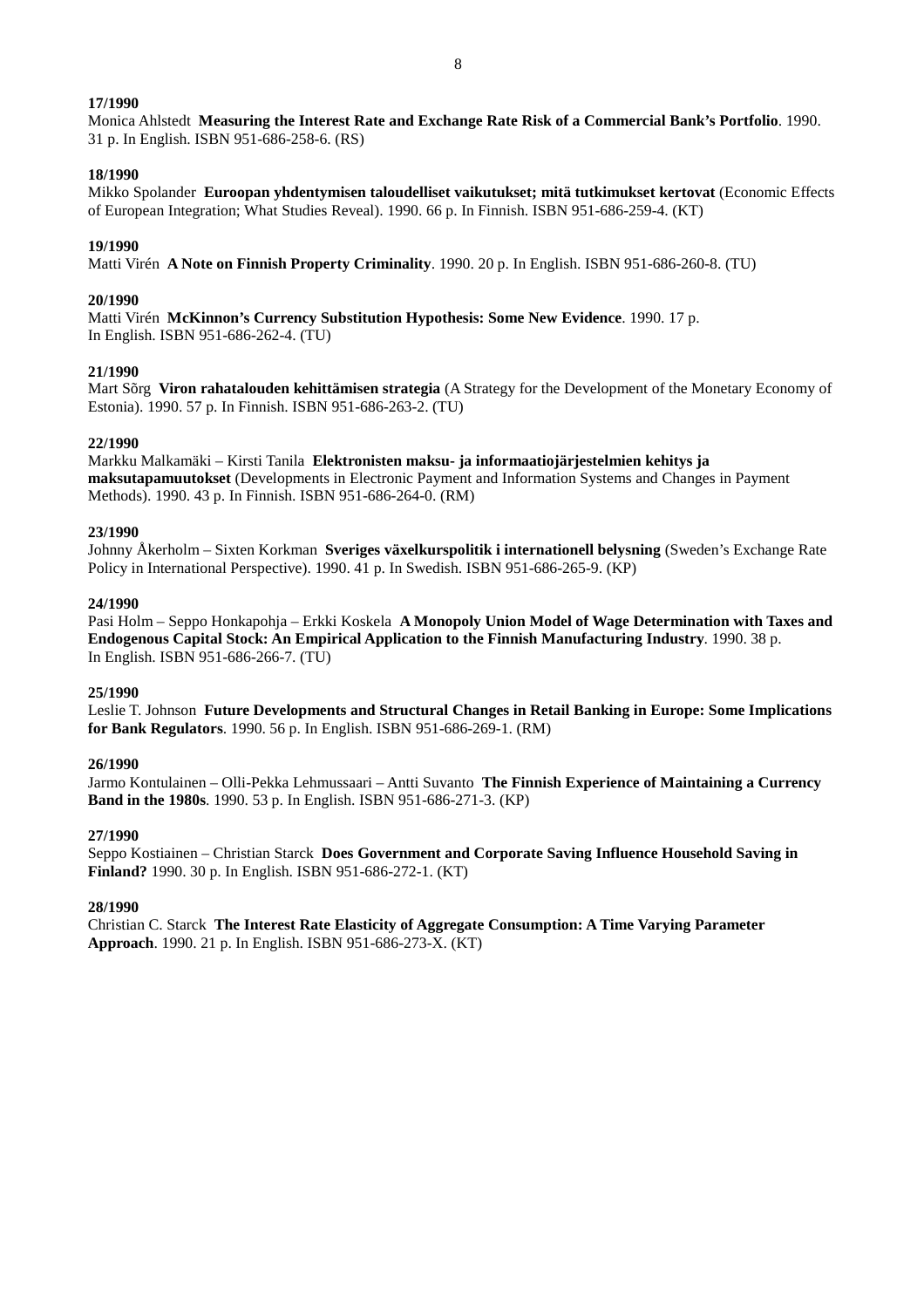Risto Peltokangas **Usean faktorin korkorakennemallit ja immunisaatio** (Multifactor Models of the Term Structure and Immunization). 1991. 82 p. In Finnish. ISBN 951-686-274-8. (MO)

## **2/1991**

Antti Urvas **Volatile Exchange Rates and Speculation – Can the Dollar Movements of the 1980s Be Explained?** 1991. 124 p. In English. ISBN 951-686-275-6. (MO)

## **3/1991**

Mikko Niskanen **Velkakirjojen hinnoittelu arbitraasimallissa** (Pricing of Debt Instruments in an Arbitrage Model). 1991. 87 p. In Finnish. ISBN 951-686-276-4. (MO)

## **4/1991**

Christian C. Starck **Specifying a Bayesian Vector Autoregression for Short-Run Macroeconomic Forecasting with an Application to Finland**. 1991. 35 p. In English. ISBN 951-686-279-9. (KT)

### **5/1991**

Tuomas Saarenheimo **Rahoitusvirtamallit ja kotitalouksien portfoliovalinta** (Financial Flow Models and the Portfolio Choice of Households). 1991. 132 p. In Finnish. ISBN 951-686-280-2. (KT)

### **6/1991**

Mart Sõrg **Uusimmat kehityspiirteet Viron rahataloudessa** (The Latest Developments in the Monetary Economy of Estonia). 1991. 30 p. In Finnish. ISBN 951-686-281-0. (TU)

### **7/1991**

Timo Hämäläinen – Arto Kovanen **International Capital Flows, Deregulation and the Offset Coefficient in Finland, 1975–1990**. 1991. 18 p. In English. ISBN 951-686-283-7. (KT)

### **8/1991**

Matti Suominen **Competition in Finnish Banking – Two Tests**. 1991. 32 p. In English. ISBN 951-686-284-5. (TU)

#### **9/1991**

Seija Lainela – Pekka Sutela **Yksityistäminen itäisessä Euroopassa** (Privatization in Eastern Europe). 1991. 41 p. In Finnish. ISBN 951-686-285-3. (IK)

#### **10/1991**

Erkki Koskela – Matti Virén **Household Saving, Interest Rates, Inflation and Taxation: Some Cross-Country Evidence**. 1991. 33 p. In English. ISBN 951-686-286-1. (TU)

### **11/1991**

Marjo Hinkkala **Kansainvälisesti liikkuvan pääoman verotuksesta: erityisesti ulkomaisten suorien investointien kannalta** (The Taxation of Internationally Mobile Capital, Particularly from the Point of View of Direct Foreign Investment). 1991. 117 p. In Finnish. ISBN 951-686-287-X. (TU)

### **12/1991**

Eduard Hochreiter – Adalbert Knöbl **Exchange Rate Policy of Austria and Finland. Two Examples of a Peg**. 1991. 35 p. In English. ISBN 951-686-288-8. (KP)

### **13/1991**

Kari Takala – Seppo Kostiainen – Timo Hämäläinen **Kotitalouksien varallisuuden koostumus, tuotot ja verotus Suomessa vuosina 1960–1989** (Composition of Returns on and Taxation of Household Wealth in Finland). 1991. 95 p. In Finnish. ISBN 951-686-289-6. (KT)

### **14/1991**

Päivikki Lehto-Sinisalo **Valuutansäännöstelyn vuosikymmenet** (The History of Exchange Control in Finland). 1991. 115 p. In Finnish. ISBN 9510-686-290-X. (TO) (see also 3/1992)

## **15/1991**

Petri Kiema **Ulkomaisten luottojen säätely pääpiirteissään** (The Main Features of Foreign Credit Regulation). 1991. 34 p. In Finnish. ISBN 951-686-291-8. (TO)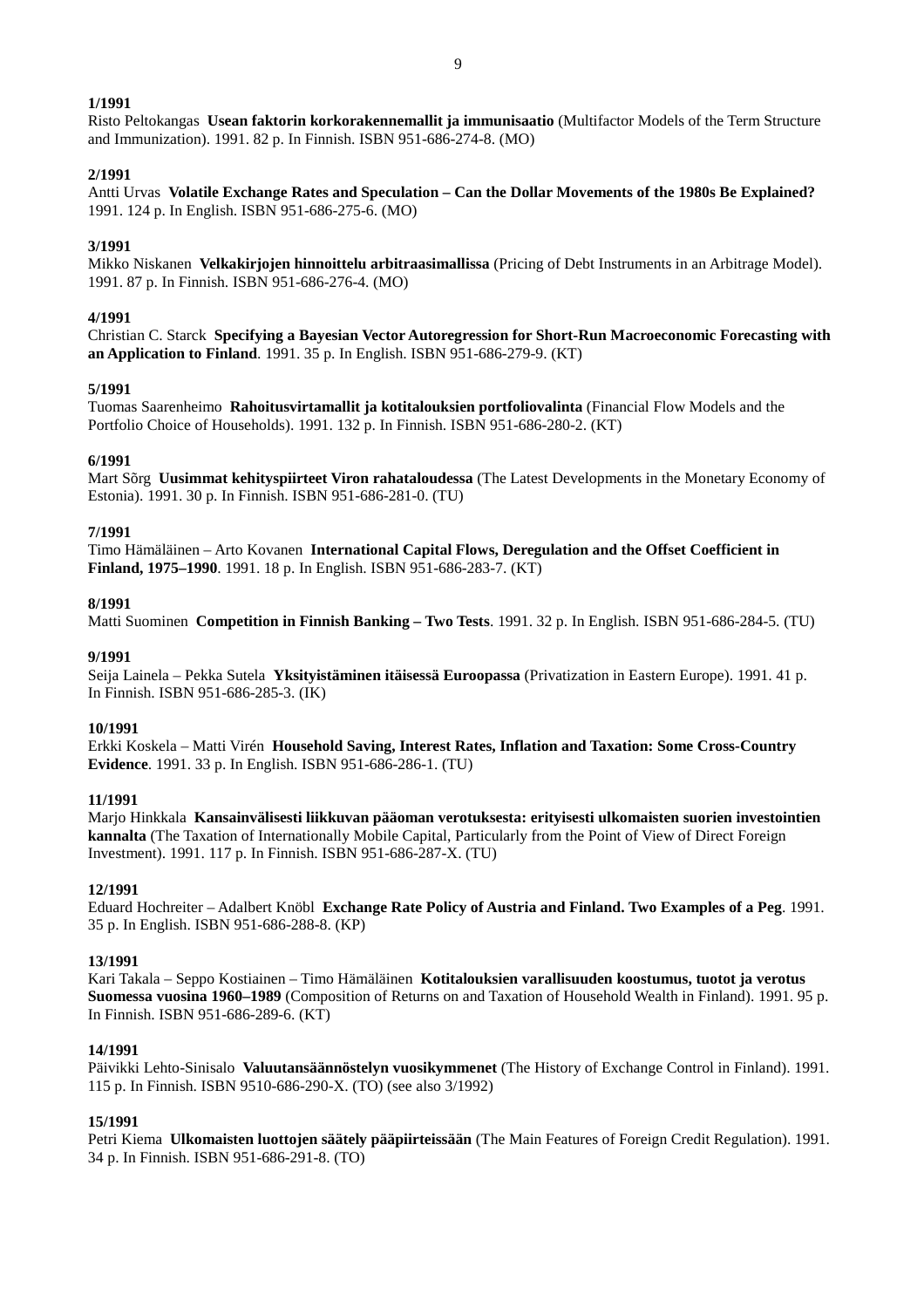Timo Tyrväinen **Unions, Wages and Employment: Evidence from Finland**. 1991. 39 p. In English. ISBN 951-686-292-6. (TU)

## **17/1991**

Kari Takala – Seppo Kostiainen – Timo Hämäläinen **Kotitalouksien säästämisen mittaaminen ja säästäminen Suomessa vuosina 1960–1989** (Measuring Household Saving and Saving in Finland). 1991. 69 p. In Finnish. ISBN-951-686-293-4. (KT)

## **18/1991**

Jari Eskelinen **Vakavaraisuusvaatimusten pankeille aiheuttamat kustannukset** (Costs Incurred to Banks by Capital Adequacy Requirements). 1991. 88 p. In Finnish. ISBN 951-686-294-2. (TU)

## **19/1991**

Ilmo Pyyhtiä **Investment Plans, Innovations and Revision Costs in Finnish Manufacturing**. 1991. 21 p. In English. ISBN 951-686-296-9. (KT)

## **20/1991**

Markku Malkamäki **Keskuspankkien rooli kansainvälistyvissä maksujärjestelmissä** (The Role of Central Banks in Increasingly International Payments Systems). 1991. 51 p. In Finnish. ISBN 951-686-297-7. (RM)

## **21/1991**

Timo Tyrväinen **Wage Bargaining and the Wage Drift: Evidence from Finland**. 1991. 55 p. In English. ISBN 951-686-300-0. (TU)

## **22/1991**

Erkki Koskela – Heikki A. Loikkanen – Matti Virén **House Prices, Household Saving and Financial Market Liberalization in Finland**. 1991. 18 p. In English. ISBN 951-686-302-7. (TU)

## **23/1991**

Mikko Kukkonen **Teknologia ja kilpailukyky** (Technology and Competitiveness). 1991. 31 p. In Finnish. ISBN 951-686-303-5. (KT)

## **24/1991**

Pertti Haaparanta – Mikko Spolander **Policy Asymmetries, Endogenous Market Structure with Multinational Corporations and the Pattern of Commodity Trade**. 1991. 28 p. In English. ISBN 951-686-304-3. (KT)

### **25/1991**

Jaakko Autio – Vappu Ikonen – Heikki U. Elonen **Liikepankkien vaikeudet ja Suomen Pankin tukitoimet 1928– 1934** (The Difficulties of Commercial Banks and the Bank of Finland's Support Measures, 1928–1934). 1991. 43 p. In Finnish. ISBN 951-686-305-1. (TU)

### **26/1991**

Camilla Gustavsson – Risto Herrala **Rahoitusvaateiden verotus** (Taxation of Financial Assets). 1991. 57 p. In Finnish. ISBN 951-686-306-X. (TU)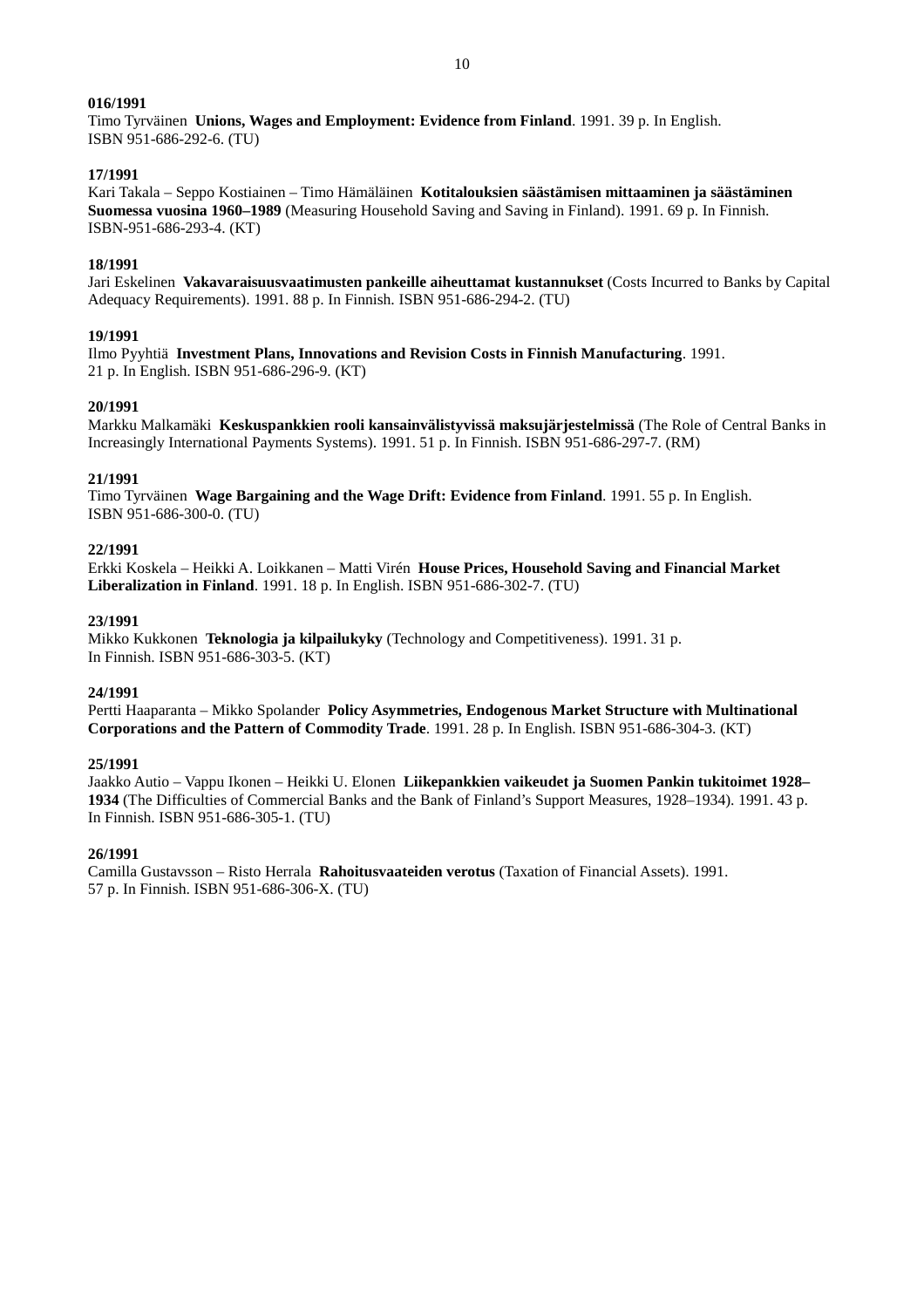Jaakko Autio **Valuuttakurssit Suomessa 1864–1991**. Katsaus ja tilastosarjat. (Exchange Rates in Finland, 1864–1991. Survey and Statistical Series). 1992. 36 + 245 p. In Finnish. ISBN 951-686-309-4. (TU)

# **2/1992**

Juha Tarkka – Johnny Åkerholm **Fiscal Federalism and European Monetary Integration**. 1992. 29 p. In English. ISBN 951-686-310-8. (KP)

# **3/1992**

Päivikki Lehto-Sinisalo **The History of Exchange Control in Finland**. 1992. 92 p. In English. ISBN 951-686-311-6. (TO)

## **4/1992**

Erkki Koskela – Matti Virén **Inflation, Capital Markets and Household Saving in Nordic Countries**. 1992. 21 p. In English. ISBN 951-686-312-4. (TU)

## **5/1992**

Arto Kovanen **International Capital Flows in Finland, 1975–1990: The Role of Expectations**. 1992. 18 p. In English. ISBN 951-686-313-2. (KT)

## **6/1992**

Ilmo Pyyhtiä **Investointien kohdentuminen Suomessa** (Allocation of Investments in Finland). 1992. 54 p. In Finnish. ISBN 951-686-314-0. (KT)

## **7/1992**

Margus Hanson **Eesti Pank ja Viron rahajärjestelmä 1920- ja 1930-luvulla** (Eesti Pank and the Monetary System of Estonia in the 1920s and 1930s). 1992. 58 p. In Finnish. ISBN 951-686-315-9. (TU)

## **8/1992**

Markku Malkamäki **Estimating Conditional Betas and the Price of Risk for a Thin Stock Market**. 1992. 36 p. In English. ISBN 951-686-317-5. (TU)

### **9/1992**

Markku Malkamäki **Conditional Betas and the Price of Risk in a Thin Asset Market: A Sensitivity Analysis**. 1992. 39 p. In English. ISBN 951-686-318-3. (TU)

### **10/1992**

Christian Starck **Keskuspankkien riippumattomuus – kansainvälinen vertailu** (The Independence of Central Banks – an International Comparison). 1992. 43 p. In Finnish. ISBN 951-686-319-1. (KP)

## **11/1992**

Juha Tarkka **Tax on Interest and the Pricing of Personal Demand Deposits**. 1992. 21p. In English. ISBN 951-686-320-5. (TU)

### **12/1992**

Terhi Kivilahti – Jyri Svanborg – Merja Tekoniemi **Itä-Euroopan maiden valuuttojen vaihdettavuudesta** (Currency Convertibility in Eastern Europe). 45 p. In Finnish. ISBN 951-686-322-1. (IT)

### **13/1992**

Heikki Koskenkylä **Norjan pankkikriisi ja vertailua Suomen pankkeihin** (The Bank Crisis in Norway and a Comparison with Finnish Banks). 1992. 37 p. In Finnish. ISBN 951-686-323-X. (TU)

### **14/1992**

Tom Kokkola **An International Bibliography of Payment Instruments and Systems Literature for the Years 1985–1991**. 1992. 94 p. In English. ISBN 951-686-325-6. (RM)

### **15/1992**

Paavo Peisa – Kari Takala **Selviämmekö lamasta ehjin nahoin? Bruttokansantuotteen rakennemallien estimointituloksia** (Are We Going to Survive of the Recession Unmarred? Estimation Results of Structural Models of GDP). 1992. 32 p. In Finnish. ISBN 951-686-326-4. (KT)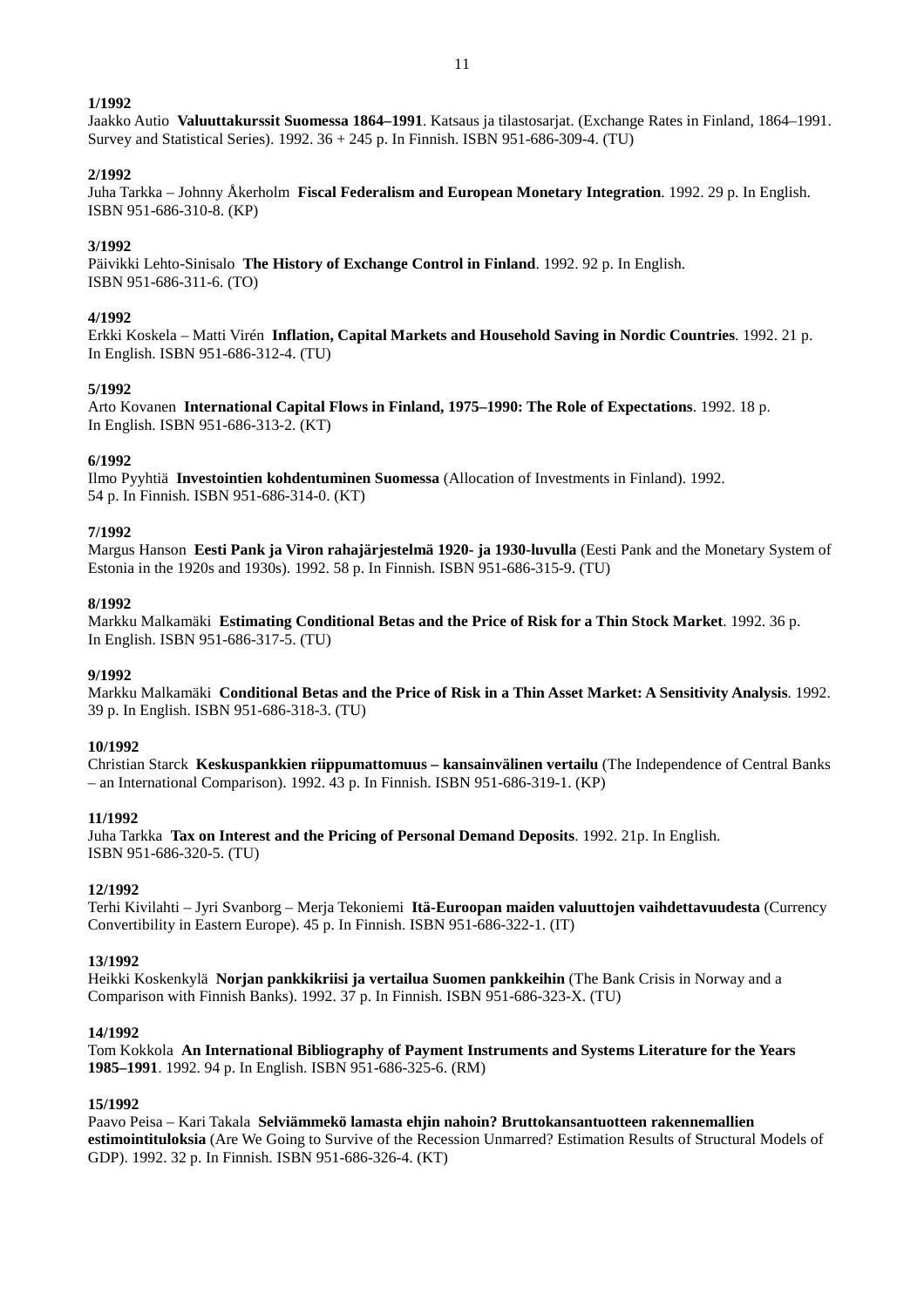Markku Malkamäki **Cointegration and Causality of Stock Markets in Two Small Open Economies and Their Major Trading Partner Nations** 1992. 37 p. In English. ISBN 951-686-328-0. (TU)

## **17/1992**

T.R.G. Bingham **The Ecu and Reserve Management**. 1992. 22 p. In English. ISBN 951-686-329-9. (KP)

## **18/1992**

Kari Takala **Työttömyyden ennustaminen lyhyellä aikavälillä** (Forecasting Unemployment in the Short Term). 1992. 40 p. In Finnish. ISBN 951-686-330-2. (KT)

## **19/1992**

Anne Turkkila **Suomalaisten pankkien kansainvälistyminen** (Internationalization of Finnish Banks). 1992. 47 p. In Finnish. ISBN 951-686-331-0. (TU)

## **20/1992**

Bent Christiansen – Már Gudmundsson – Olli-Pekka Lehmussaari – Christina Lindenius – Sigurd Simonsen – Christian Starck – Johnny Åkerholm **De nordiska centralbankerna i det framtida Europa** (The Nordic Central Banks in Future Europe). 1992. 18 p. In Swedish. ISBN 951-686-332-9. (KP) (see also 24/1992)

## **21/1992**

Paavo Peisa – Heikki Solttila **Pankkikriisi yritysaineiston valossa** (The Banking Crisis on the Basis of Panel Data at Firm Level). 1992. 18 p. In Finnish. ISBN 951-686-334-5. (RM)

## **22/1992**

Timo Tyrväinen **Wage Setting, Taxes and Demand for Labour: Multivariate Analysis of the Cointegrating Relations**. 1992. 37 p. In English. ISBN 951-686-335-3. (TU)

## **23/1992**

Timo Tyrväinen **Tax Incidence in Union Models**. 1992. 37 p. In English. ISBN 951-686-336-1. (TU)

## **24/1992**

Bent Christiansen – Már Gudmundsson – Olli-Pekka Lehmussaari – Christina Lindenius – Sigurd Simonsen – Christian Starck – Johnny Åkerholm **Pohjoismaiden keskuspankit tulevassa Euroopassa** (The Nordic Central Banks in Future Europe). 1992. 24 p. In Finnish. ISBN 951-686-337-X. (KP) (see also 20/1992)

## **25/1992**

Christian Starck – Matti Virén **Bankruptcies and Aggregate Economic Fluctuations**. 1992. 20 p. In English. ISBN 951-686-338-8. (TU)

## **26/1992**

Amos Golan – Moshe Kim **Maximum Entropy and the Existence of Consistent Aggregates: An Application to U.S. Banking**. 1992. 22 p. In English. ISBN 951-686-339-6. (TU)

## **27/1992**

Antti Suvanto **Pricing Decisions and the Position Constraint in Foreign Exchange Dealing**. 1992. 40 p. In English. ISBN 951-686-340-X. (KP)

## **28/1992**

Heikki Solttila – Vesa Vihriälä **Pankkien vakavaraisuus ja luotontarjonta** (Banks' Solvency and Credit Supply. 1992. 17 p. In Finnish. ISBN 951-686-341-8. (RM)

### **29/1992**

Jukka Vesala **Incomplete Exchange Rate Pass-Through and Hysteresis in Trade**. **A Survey of Recent Theories and an Empirical Study of Export Pricing of Finnish Paper Manufactures**. 1992. 76 p. In English. ISBN 951-686-342-6. (TU)

### **30/1992**

Jaakko Autio **Lama ja raha**. **Suomen luopuminen kultakannasta vuonna 1931** (The Depression and Money: Finland's Abandonment of the Gold Standard in 1931). 1992. 61 p. In Finnish. ISBN 951-686-343-4. (TU)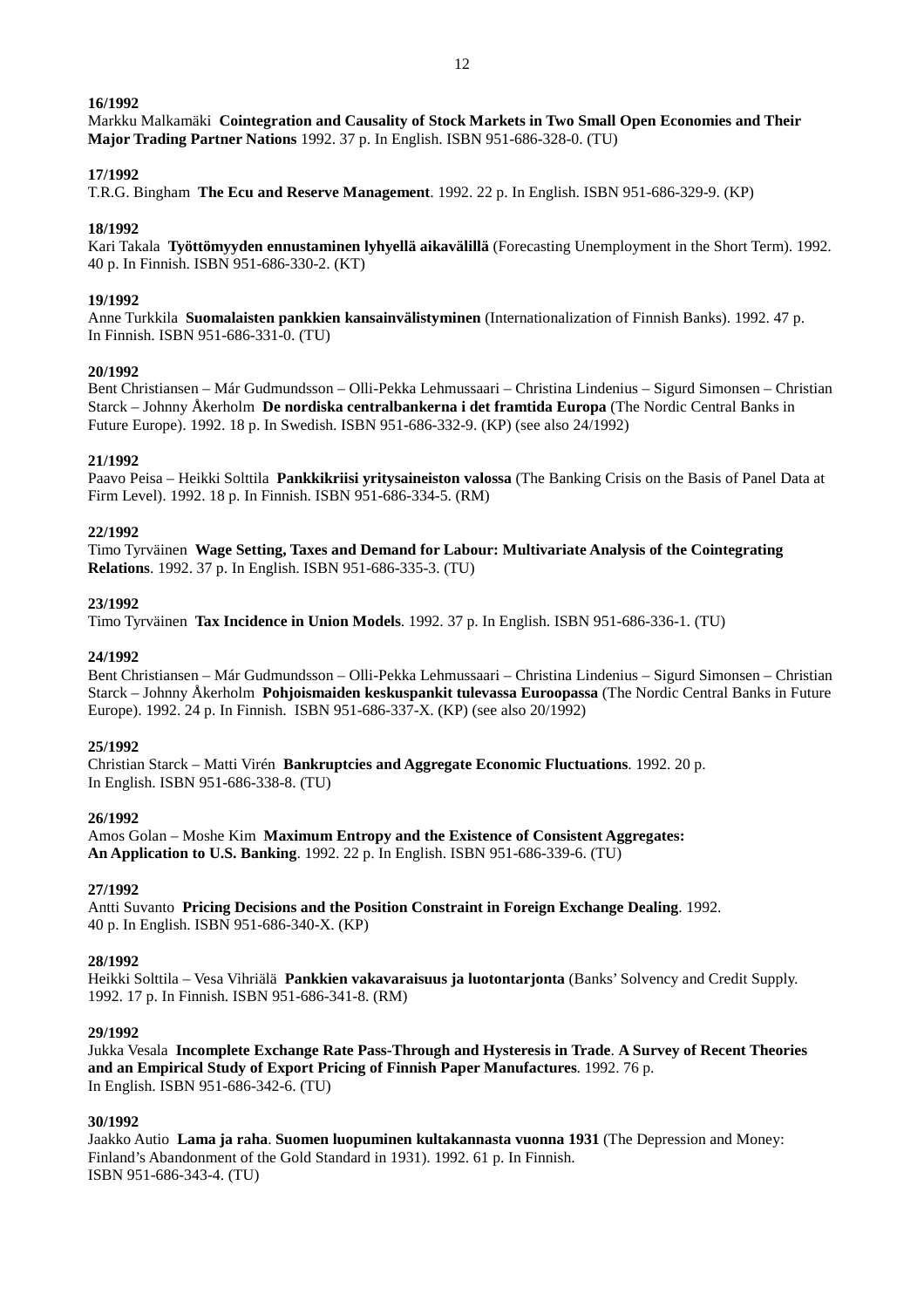Markku Malkamäki **Conditional Risk and Predictability of Finnish Stock Returns**. 1992. 27 p. In English. ISBN 951-686-344-2. (TU)

## **32/1992**

Anu Müürsepp **Viron maksujärjestelmä ja sen kehittämistarpeet** (The Estonian Payment System and the Need to Develop It). 1992. 24 p. In Finnish. ISBN 951-686-345-0. (TU)

## **33/1992**

Timo Tähtinen **Uudistumassa oleva pääomatulojen verotus muuttaa huomattavasti yrityksen rahoituskustannuksia ja investointien tuottovaatimuksia** (The Reform of Capital Income Taxation and Its Implications for Financing Costs and the Required Return on Investment). 1992. 23 p. In Finnish. ISBN 951-686-347-7. (KT)

## **34/1992**

Jorma Hilpinen **Yrityskyselyt maksutasetilaston laadinnassa** (The Use of Business Surveys in the Compilation of Balance of Payments Statistics). 1992. 30 p. In Finnish. ISBN 951-86-48-. (TO)

## **35/1992**

Timo Tyrväinen **Wage Drift and Error Correction: Evidence from Finland**. 1992. 43 . In English. ISBN 951-686-349-3. (TU)

## **36/1992**

Seppo Honkapohja – Pentti Pikkarainen **Country Characteristics and the Choice of the Exchange Rate Regime: Are Mini-Skirts Followed by Maxis?**. 1992. 33 p. In English. ISBN 951-686-350-7. (KP)

## **37/1992**

Olli-Pekka Lehmussaari – Antti Suvanto – Laura Vajanne **The Currency Band and Credibility: the Finnish Experience**. 1992. 54 p. In English. ISBN 951-686-352-3. (KP)

## **38/1992**

Juha Savela **Pankkien taseen ulkopuolisen toiminnan rakenne ja kehitys vuosina 1989–1992** (The Structure and Development of Banks' Off-Balance Sheet Actitivities, 1989–1992). 1992. 24 p. In Finnish. ISBN 951-686-354-X. (RM)

### **39/1992**

Anne Brunila **Yritysten velkaantuminen, luottolama ja talouden kasvu** (The Rise in Companies' Indebtedness, Credit Crunch and Economic Growth). 1992. 46 p. In English. ISBN 951-686-355-8. (KT)

### **40/1992**

Ahti Huomo – Olli-Pekka Lehmussaari **EMU:n vaikutus talouspolitiikkaan ja sen työnjakoon Suomessa** (Economic and Monetary Union and Its Implications for the Conduct of Economic Policy in Finland). 1992. 25 p. In Finnish. ISBN 951-686-356-6. (KP)

### **41/1992**

Kirsi Huurinainen **Vakuutusyhtiöiden ja sijoitusrahastojen merkitys arvopaperimarkkinoilla** (The Importance of Insurance Companies and Unit Trusts in the Securities Market). 1992. 35 p. In Finnish. ISBN 951-686-358-3. (RM)

## **42/1992**

Ragni Bärlund **Finland's Balance of Payments, 1890–1913**. 1992. 56 p. In English. ISBN 951-686-359-0. (TU)

## **43/1992**

Anne Brunila – Heikki Hatanpää – Helvi Kinnunen **Valuuttavelan kasvu ja devalvoitumisen kustannukset** (The Rise in Foreign Currency Debt and the Costs of Devaluation). 1992. 19 p. In Finnish. ISBN 951-686-360-4. (KT)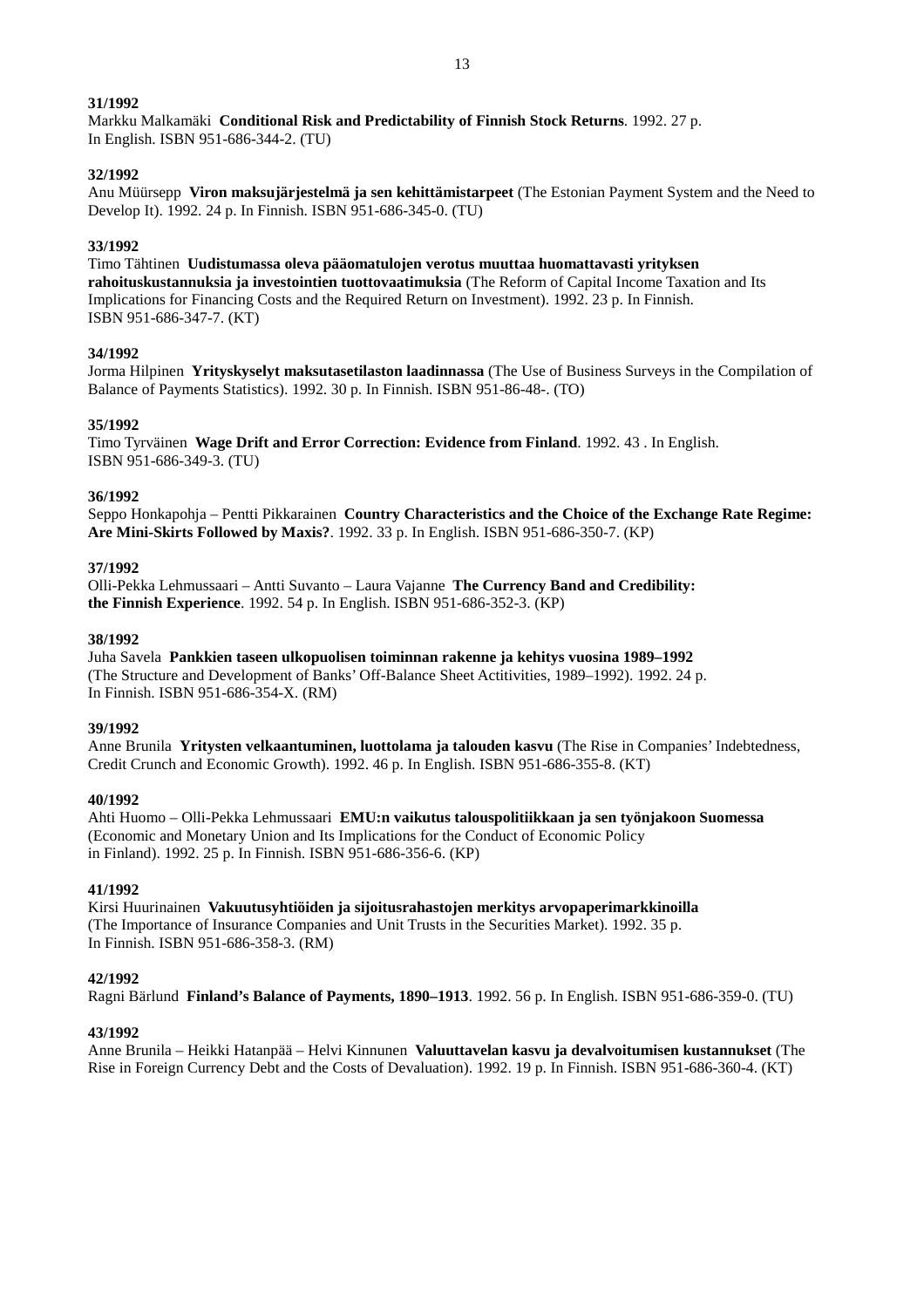Shumin Huang **Determinants of Country Creditworthiness: An Empirical Investigation, 1980–1989**. 1993. 57 p. ISBN 951-686-363-9. (TU)

#### **2/1993**

Rami Hakola **Pääoma- ja yritysverouudistuksen vaikutukset teollisuuden rahoitusrakenteeseen** (The Effects of Capital and Corporate Tax Reform on Industry's Capital Structure). 1993. 45 p. ISBN 951-686-364-7. (KT)

## **3/1993**

Pentti Forsman – Pertti Haaparanta – Tarja Heinonen **Waste Paper Recycling and the Structure of Forest Industry**. 1993. 20 p. ISBN 951-686-365-5. (KT)

#### **4/1993**

Risto Murto **Pankkiluottojen hinnoittelu vuosina 1987–1992: Mikä meni vikaan?** (Pricing of Bank Credits in 1987– 1992: What Went Wrong?). 1993. 33 p. ISBN 951-686-366-3. (RM)

#### **5/1993**

Johanna Pensala – Heikki Solttila **Pankkien järjestämättömät saamiset ja luottotappiot vuonna 1992** (Banks' Non-Performing Assets and Loan Losses in 1992). 1993. 21 p. ISBN 951-686-367-1. (RM) (see also 10/1993)

#### **6/1993**

Harri Hasko **Valuuttakauppojen netotus ja riskien hallinta** (Netting of foreign exchange deals and risk management). 1993. 41 p. ISBN 951-686-368-X. (TU)

#### **7/1993**

Jon Hirvilahti **Ensimmäisestä maailmansodasta toiseen kultakantaan**. **Katsaus kelluvien valuuttakurssien ajanjaksoon vuosina 1914–1925** (From World War I to the Second Gold Standard. A Survey of the Period of Floating Exchange Rates, 1914–1925). 1993. 120 p. ISBN 951-686-369-8. (TU)

#### **8/1993**

Peter Nyberg – Vesa Vihriälä **The Finnish Banking Crisis and Its Handling**. 1993. 43 p. ISBN 951-686-370-1. (RM)

### **9/1993**

Anne Brunila – Kari Takala **Private Indebtedness and the Banking Crisis in Finland**. 1993. 39 p. ISBN 951-686-371-X. (KT)

#### **10/1993**

Johanna Pensala – Heikki Solttila **Banks' Nonperforming Assets and Write-Offs in 1992**. 1993. 20 p. ISBN 951-686-372-8. (RM) (see also 5/1993)

### **11/1993**

Sinimaaria Ranki **The ECU as the Future Currency of Financial Transactions**. 1993. 35 p. ISBN 951-686-373-6. (KP)

### **12/1993**

Matti Suominen **Fixed Rate Loan Contracts, Maturity Transformation and Competition in the Deposit Market**. 1993. 19 p. ISBN 951-686-374-4. (TU)

### **13/1993**

Esko Sydänmäki **EY:n instituutiot** (EC Institutions). 1993. 35 p. ISBN 951-686-377-9. (KP)

### **14/1993**

Harri Kuussaari **Productive Efficiency in Finnish Local Banking During 1985–1990**. 1993. 67 p. ISBN 951-686-380-9. (TU)

### **15/1993**

Kari Takala – Matti Virén **Testing Nonlinearities with Finnish Historical Time Series.** 1993. 39 p. ISBN 951-686-381-7. (TU)

#### **16/1993**

Risto Murto – Timo Eirola **Risky Debt, Bad Bank and Government**. 1993. 27 p. ISBN 951-686-382-5. (TU)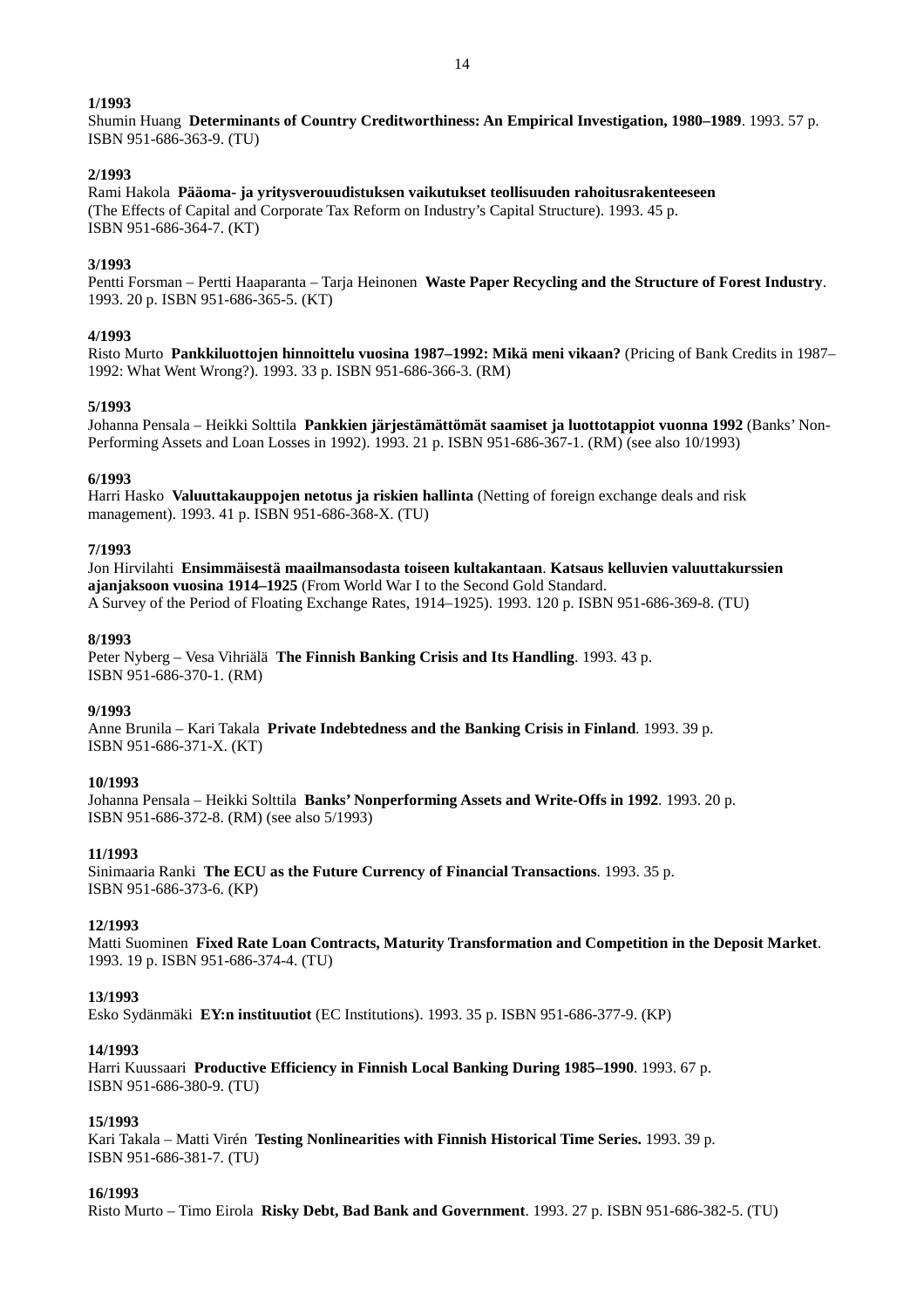Juha Tarkka **Implicit Interest as Price Discrimination in the Bank Deposit Market**. 1994. 28 p. ISBN 951-686-385-X. (TU)

## **2/1994**

Airi Heikkilä **Selvitys suorista sijoituksista Suomeen** (Foreign Direct Investment in Finland). 1994. 59 p. ISBN 951-686-386-8. (TU)

## **3/1994**

Erkki Koskela – Jouko Vilmunen **Tax Progression is Good for Employment in Popular Models of Trade Union Behaviour**. 1994. 22 p. ISBN 951-686-387-6. (TU)

## **4/1994**

Anne Brunila **Investment and Financing Considerations: Evidence from Finnish Panel Data**. 1994. 28 p. ISBN 951-686-398-1. (KT)

### **5/1994**

Jarmo Kontulainen – Jouko Vilmunen **Viewpoints on "Three Assessments of Finland's Economic Crisis and Economic Policy"**. 1994. 19 p. ISBN 951-686-401-5. (RP)

## **6/1994**

Pia Ahlqvist **Käteisrahan kysyntä Suomessa 1992** (The Demand for Cash in Finland in 1992). 1994. 52 p. ISBN 951-686-402-3. (TU)

### **7/1994**

Peter Nyberg – Vesa Vihriälä **The Finnish Banking Crisis and Its Handling (an update of developments through 1993)**. 1994. 49 p. ISBN 951-686-404-X. (RM)

## **8/1994**

Martin Dufwenberg – Heikki Koskenkylä – Jan Södersten **Manufacturing Investment and Taxation in the Nordic Countries**. 1994. 24 p. ISBN 951-686-405-8. (TU)

### **9/1994**

Paavo Peisa **Työn tuottavuuden kasvu toimialojen kokemusten valossa** (A Sectoral Analysis of the Rise in Labour Productivity). 1994. 27 p. ISBN 951-686-406-6. (KT)

### **10/1994**

Lauri Kajanoja **Spekulatiivisten hyökkäysten teoria ja paineet Suomen markan kurssia kohtaan 1985–1992** (The Theory of Speculative Attacks and Pressures against the Markka's Exchange Rate in 1985–1992). 1994. 87 p. ISBN 951-686-407-4. (KT)

### **11/1994**

Kari Takala – Matti Virén **Chaos and Nonlinear Dynamics: Evidence from Finland**. 1994. 50 p. ISBN 951-686-408-2. (TU)

### **12/1994**

Aija Salomaa **Suorien sijoitusten uudelleen sijoitettujen voittojen seuranta ja ennustaminen** (Monitoring and Forecasting Reinvested Earnings from Direct Investment). 1994. 22 p. ISBN 951-686-409-0. (TP)

### **13/1994**

Risto Murto **Nonlinear Dynamics of Speculative Attacks on the Finnish Markka, 1987–1992**. 1994. 27 p. ISBN 951-686-410-4. (TU)

### **14/1994**

Ilmo Pyyhtiä **Investment Plans, Innovations and Credit Market Deregulation. Empirical results with the Finnish data**. 1994. 20 p. ISBN 951-686-411-2. (KT)

## **15/1994**

Taru Lehto **The Level of a Central Bank's International Reserves: Theory and Cross-Country Analysis.** 1994. 80 p. ISBN 951-686-412-0. (TU)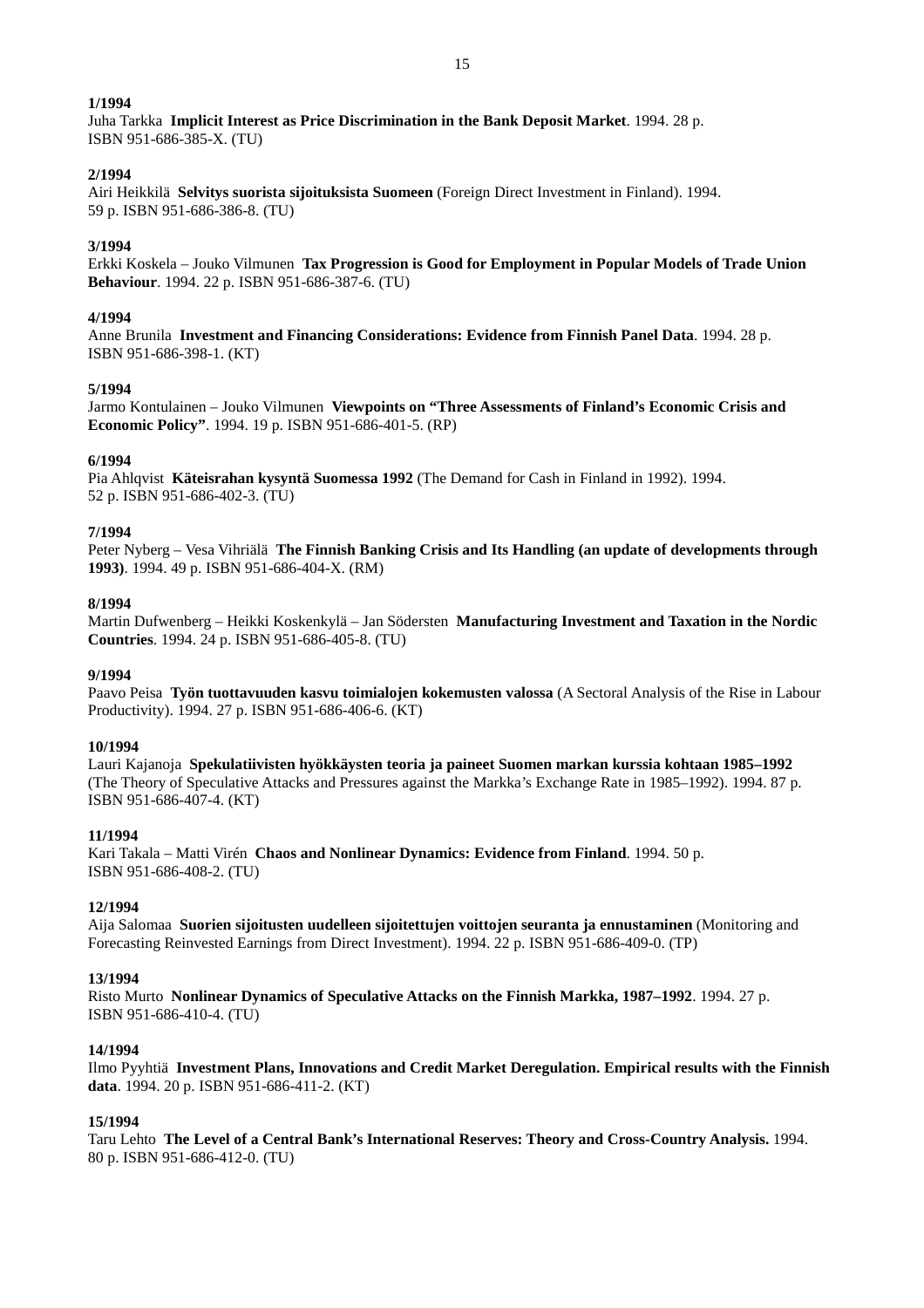Heikki Koskenkylä – Jukka Vesala **Finnish Deposit Banks 1980–1993: Years of Rapid Growth and Crisis**. 1994. 33 p. ISBN 951-686-414-7. (TU)

#### **17/1994**

Erkki Koskela – Jouko Vilmunen **Monopoly Unions, Corporatism and Optimal Structure of Labour Taxation.** 1994. 23 p. ISBN 951-686-415-5. (TU)

#### **18/1994**

Juha Tarkka **Risk Sharing in the Pricing of Payment Services by Banks**. 1994. 26 p. ISBN 951-686-418-X. (TU)

#### **19/1994**

Pekka Hietala – Esa Jokivuolle – Yrjö Koskinen **Short-Selling Restrictions, Strategic Stock Holdings and Index Futures Markets in Finland**. 1994. 36 p. ISBN 951-686-419-8. (TU)

### **20/1994**

Heikki Koskenkylä **Pohjoismaiden pankkien tilanne vuonna 1994** (The Financial Condition of the Nordic Banks in 1994). 1994. 52 p. ISBN 951-686-431-7. (RM)

#### **21/1994**

Mika Kuismanen – Mikko Spolander **Measuring Inflation Expectations in Finland – A Survey Data Approach.** 1994. 29 p. ISBN 951-686-433-3. (KT)

#### **22/1994**

Eelis Hein **Johdannaismarkkinoiden toiminta ja riskit** (Derivatives Markets: Activities and Risks). 1994. 33 p. ISBN 961-686-434-1. (RM)

## **23/1994**

Heikki Solttila – Vesa Vihriälä **Finnish Banks' Problem Assets: Result of Unfortunate Asset Structure or Too Rapid Growth?** 1994. 31 p. ISBN 951-686-435-X. (TU)

#### **24/1994**

Mikko Spolander **The Indicator of Underlying Inflation: Basic Idea and Use**. 1994. 17 p. ISBN 951-686-437-6. (KT)

#### **25/1994**

Risto Herrala **Pankkisektorin tuloskehitystä seuraava ja ennustava malli** (A Model for Monitoring and Forecasting the Financial Results of the Banking Sector). 1994. 43 p. ISBN 951-686-438-4. (TU)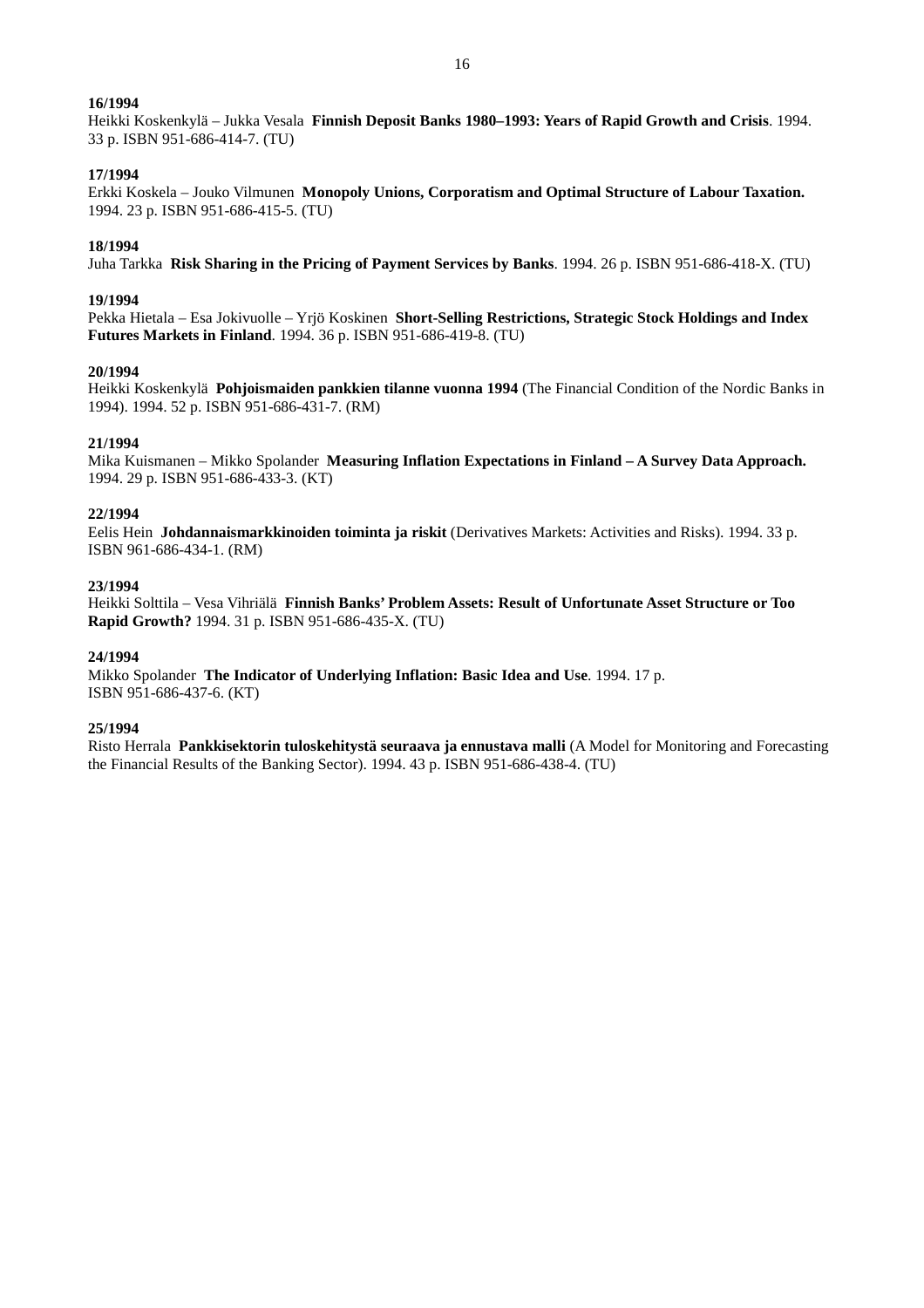Olavi Rantala **Valuuttakurssimuutosten vaikutus yritysten kannattavuuteen** (Effects of Exchange Rate Changes on Corporate Profitability). 1995. 51 p. ISBN 951-686-439-2. (KT)

### **2/1995**

Liselotte Høj **Fundamental Equilibrium Exchange Rate – A Case Study of the Finnish Markka**. 1995. 30 p. ISBN 951-686-440-6. (TU)

## **3/1995**

Jean-Marie Viaene – Itzhak Zilcha **Multiple Uncertainty, Forward-Futures Markets and International Trade**. 1995. 23 p. ISBN 951-686-441-4. (TU)

### **4/1995**

Jorma Hilpinen **Analysis on the Errors and Omissions in the Finnish Balance of Payments: Restless Capital Movements, Floating Exchange Rate and Errors Since 1991**. 1995. 31 p. ISBN 951-686-442-2. (TP)

### **5/1995**

Juhana Hukkinen – Matti Virén **Assessing the Performance of a Macroeconomic Model**. 1995. 48 p. ISBN 951-686-443-0. (TU)

### **6/1995**

Tuomas Saarenheimo **Credit Crunch Caused Investment Slump? An Empirical Analysis Using Finnish Data**. 1995. 26 p. ISBN 951-686-444-9. (KT)

### **7/1995**

Sinimaaria Ranki **On the Role of the Single Currency ECU**. 1995. 37 p. ISBN 951-686-445-7. (TU)

#### **8/1995**

Juhana Hukkinen – Erkki Koskela **Voidaanko Suomen pitkien korkojen tasoa selittää talouden perustekijöillä, vai onko kyse jostain muusta?** (Can the Level of Long-Term Interest Rates in Finland Be Explained by Economic Fundamentals, or Must an Explanation Be Sought Somewhere Else?) 1995. 27 p. ISBN 951-686-446-5. (KT)

### **9/1995**

Kari Takala – Matti Virén **Testing Nonlinear Dynamics, Long Memory and Chaotic Behaviour with Macroeconomic Data**. 1995. 55 p. ISBN 951-686-448-1. (TU)

### **10/1995**

Lauri Kajanoja **Aggregate Investment and Corporate Indebtedness: Some Empirical Evidence from Finland**. 1995. 28 p. ISBN 951-686-449-X. (KT)

### **11/1995**

Kari Takala **The Interest Rate Sensitivity of Output in Finland**. 1995. 49 p. ISBN 951-686-450-3. (KT)

# **12/1995**

Timo Tyrväinen **Wage Determination in the Long Run, Real Wage Resistance and Unemployment: Multivariate Analysis of Cointegrating Relations in 10 OECD Economies**. 1995. 94 p. ISBN 951-686-451-1. (KT)

### **13/1995**

Eddie George **Inflation Targeting in the UK Monetary Policy Framework**. 1995. 12 p. ISBN 951-686-452-X. (TIE)

### **14/1995**

Risto Murto **The Banking Crisis, Banking Policy Regimes and the Value of a Bank**. 1995. 27 p. ISBN 951-686-453-8. (TU)

### **15/1995**

Kari Takala **Permanent Income Hypothesis and Saving in Finland**. 1995. 53 p. ISBN 951-686-454-6. (KT)

### **16/1995**

Heikki Koskenkylä – Jaana Rantama **Pankkien korkomarginaalit ja korkokatteet Pohjoismaissa** (Banks' Interest Rate Margins and Net Interest Income in the Nordic Countries). 1995. 27 p. ISBN 951-686-455-4. (RM)

## **17/1995**

Mika Kuismanen **Exchange Rates and Import Prices in Finland: Estimation of Exchange Rate Pass-Through**. 1995. 33 p. ISBN 951-686-458-9. (KT)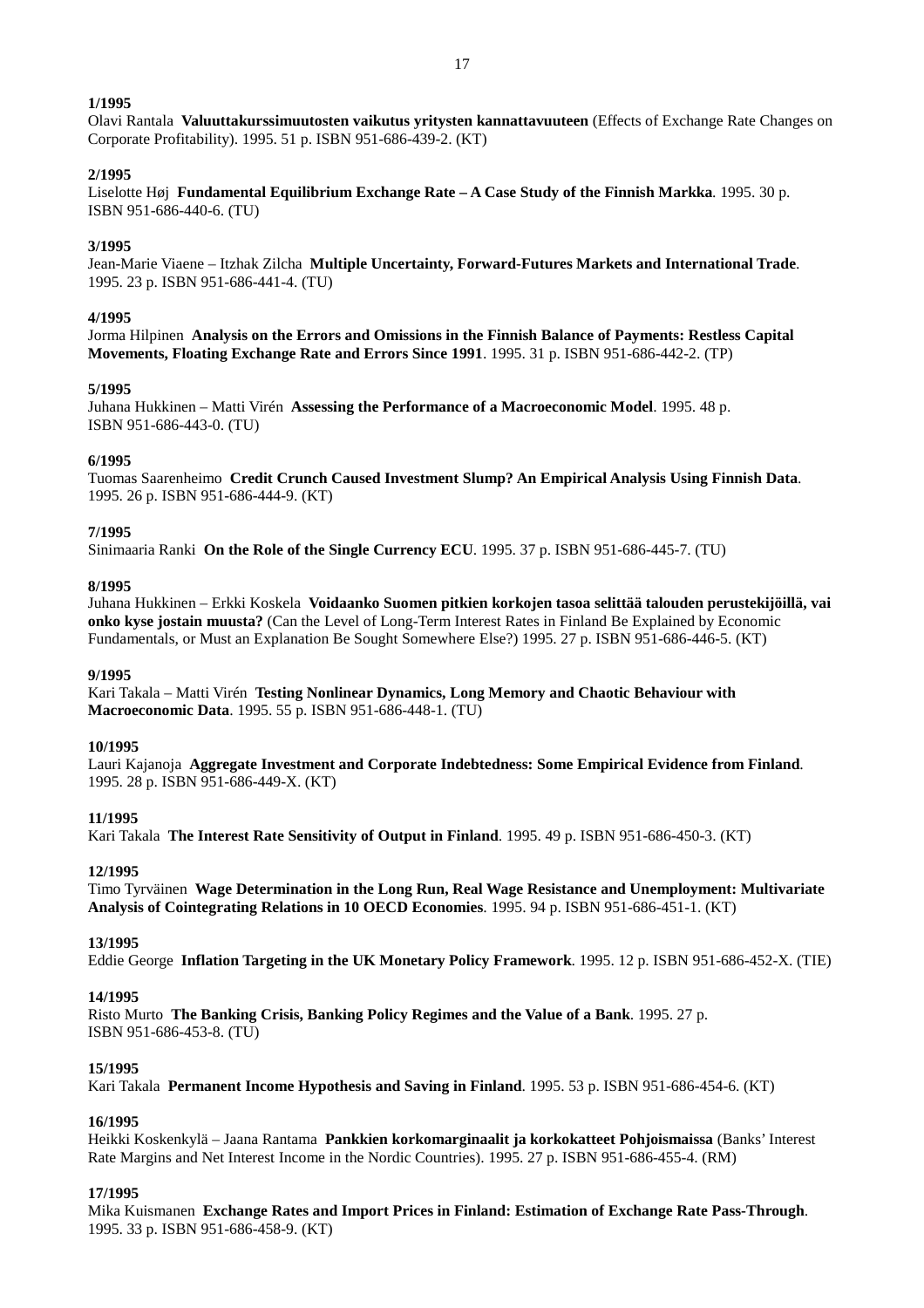Johnny Åkerholm – Timo Hämäläinen – Mika Kuismanen **Employment and the Structure of the Finnish Economy. A Model for Evaluating Scenarios**. 1995. 56 p. ISBN 951-686-460-0. (KT)

## **19/1995**

Kaare G. Andersen **Inflation Targeting: Analyzing Indicators of Inflation in Finland**. 1995. 32 p. ISBN 951-686-461-9. (KT)

## **20/1995**

Kari Takala **The Consumption Function Revisited: An Error-Correction Model for Finnish Consumption**. 1995. 44 p. ISBN 951-686-462-7. (KT)

## **21/1995**

Jouni Timonen **Nominal Income as an Intermediate Target for Monetary Policy**. 1995. 56 p. ISBN 951-686-463-5. (RP)

## **22/1995**

Maaria Kettunen **Korkojen aikarakenne, inflaatio-odotukset ja inflaatio** (Term Structure of Interest Rates, Inflation Expectations and Inflation). 1995. 81 p. ISBN 951-686-464-3. (RP)

## **23/1995**

Dan Kovenock – Casper G. de Vries **Fiat Exchange in Finite Economies**. 1995. 27 p. ISBN 951-686-465-1. (TU)

## **24/1995**

Antti Ripatti **Leading Inflation Indicators in Finland: Pairwise Analysis of Granger-Causality and Cointegration**. 1995. 45 p. ISBN 951-686-466-X. (RP)

## **25/1995**

Jorma Hilpinen **Compilation of Early Warning Indicators for Foreign Trade Employing a Cut-Off Survey**. 1995. 17 p. ISBN 951-686-467-8. (TP)

## **26/1995**

Vappu Ikonen **Suomen Pankin kotimainen luotonanto 1868–1992** (The Bank of Finland's Domestic Lending, 1868–1992). 1995. 131 p. ISBN 951-686-468-6. (TU)

### **27/1995**

Kaare Guttorm Andersen – Hanna-Leena Männistö **Output Gaps and the Government Budget Balance: The Case of Finland**. 1995. 27 p. ISBN 951-686-470-8. (KT)

### **28/1995**

Kari Takala – Matti Virén **Bankruptcies, Indebtedness and the Credit Crunch**. 1995. 28 p. ISBN 951-686-471-6. (TU)

### **29/1995**

Tuomas Saarenheimo **The Equilibrium Exchange Rate for the Finnish Markka**. 1995. 27 p. ISBN 951-686-472-4. (KT)

### **30/1995**

Erja Saukkonen **Default Risk on Finnish Government Foreign Currency Debt**. 1995. 29 p. ISBN 951-686-473-2. (RM)

### **31/1995**

Marianne Palva – Jyri Marviala **Suomen Pankin sekkitilijärjestelmä – nykytilanne ja tulevaisuuden haasteita** (The Bank of Finland's real-time gross settlement system: present situation and future challenges). 24 p. 951-686-474-0. (RM)

### **32/1995**

Antti Ripatti – Jouko Vilmunen **Relative Prices and Monetary Policy Information Variables: Long Run Evidence From Finland**. 1995. 29 p. ISBN 951-686-475-9. (RP)

## **33/1995**

Pentti Junninen **Luottolaitoksen omaisuuserien markkina-arvoihin perustuva tilinpäätös** (Use of Market Values in the Valuation of Assets Items in Credit Institution's Financial Statements). 1995. 101 p. ISBN 951-686-479-1. (LA)